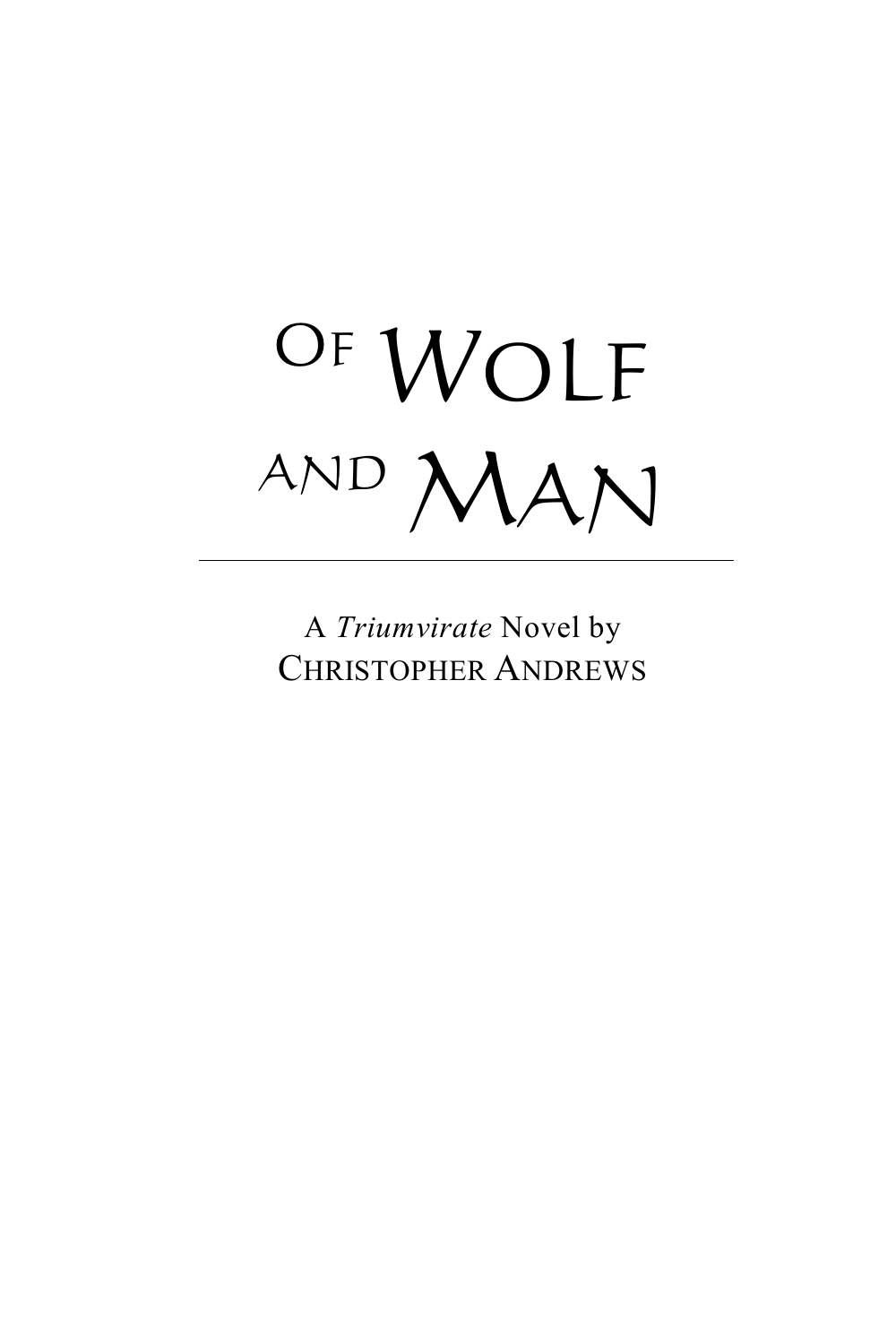Copyright © 2008 by Christopher Andrews

Of Wolf and Man

ISBN Number: Hardcover 978-0-9774535-9-7

All rights reserved. No part of this book may be reproduced or transmitted in any form or by any means electronic or mechanical, including photocopying, recording, or by any information storage and retrieval system, without permission in writing from the copyright owner.

This is a work of fiction. Names, characters, places, and incidents are either the product of the creator's imagination or are used fictitiously, and any resemblance to any actual persons, living or dead, events, or locales is entirely coincidental.

This book was printed in the United States of America.

Rising Star Visionary Press hardcover edition: November, 2008

**A Rising Star Visionary Press book for extra copies please contact by e-mail at risingstarvisionarypress@earthlink.net or send by regular mail to Rising Star Visionary Press Copies Department P O Box 9226 Fountain Valley, CA 92728-9226**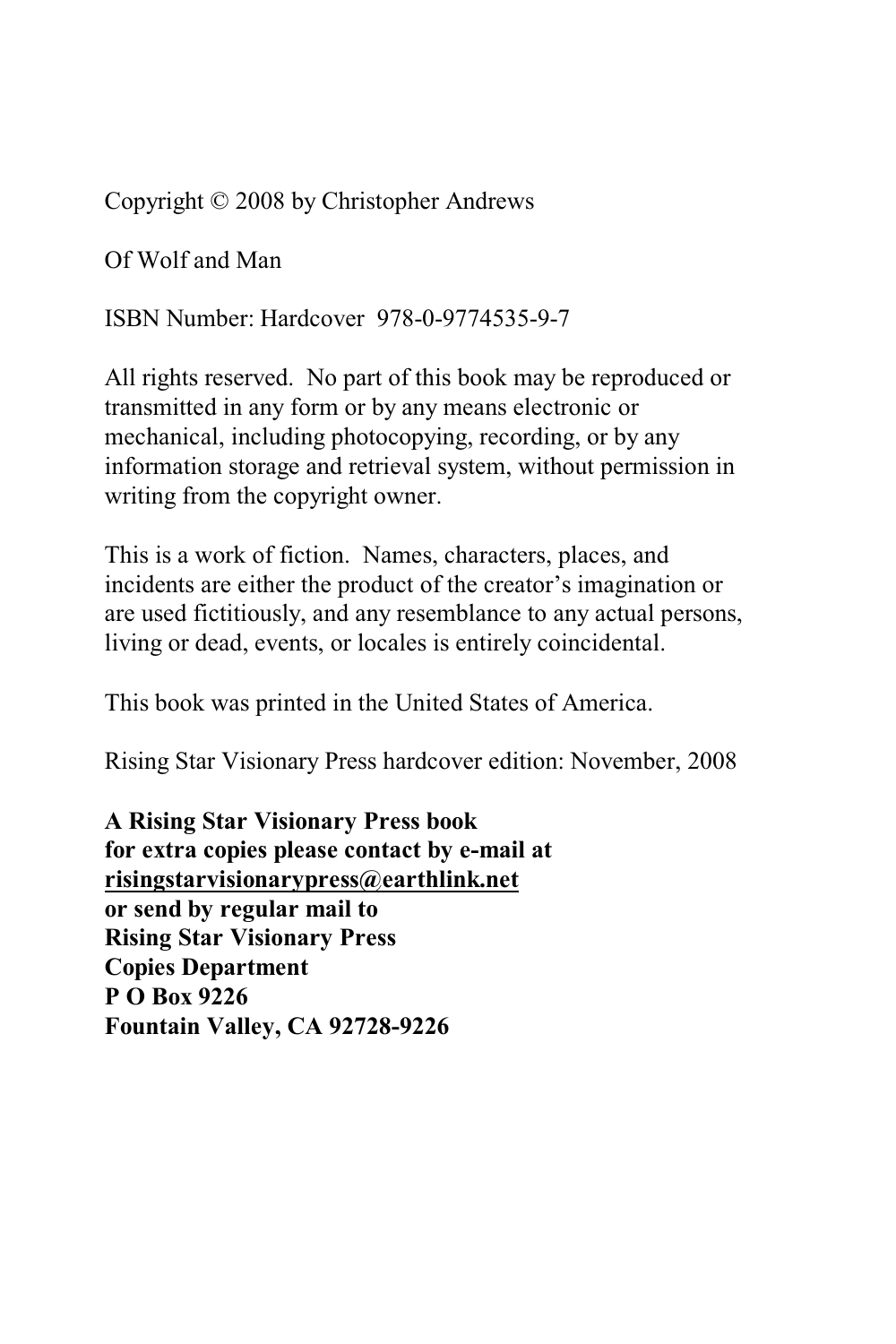The following story takes place approximately eighteen months after the events depicted in the short-story, "Connexion," and approximately two years after the events depicted in the novel, *Pandora's Game*.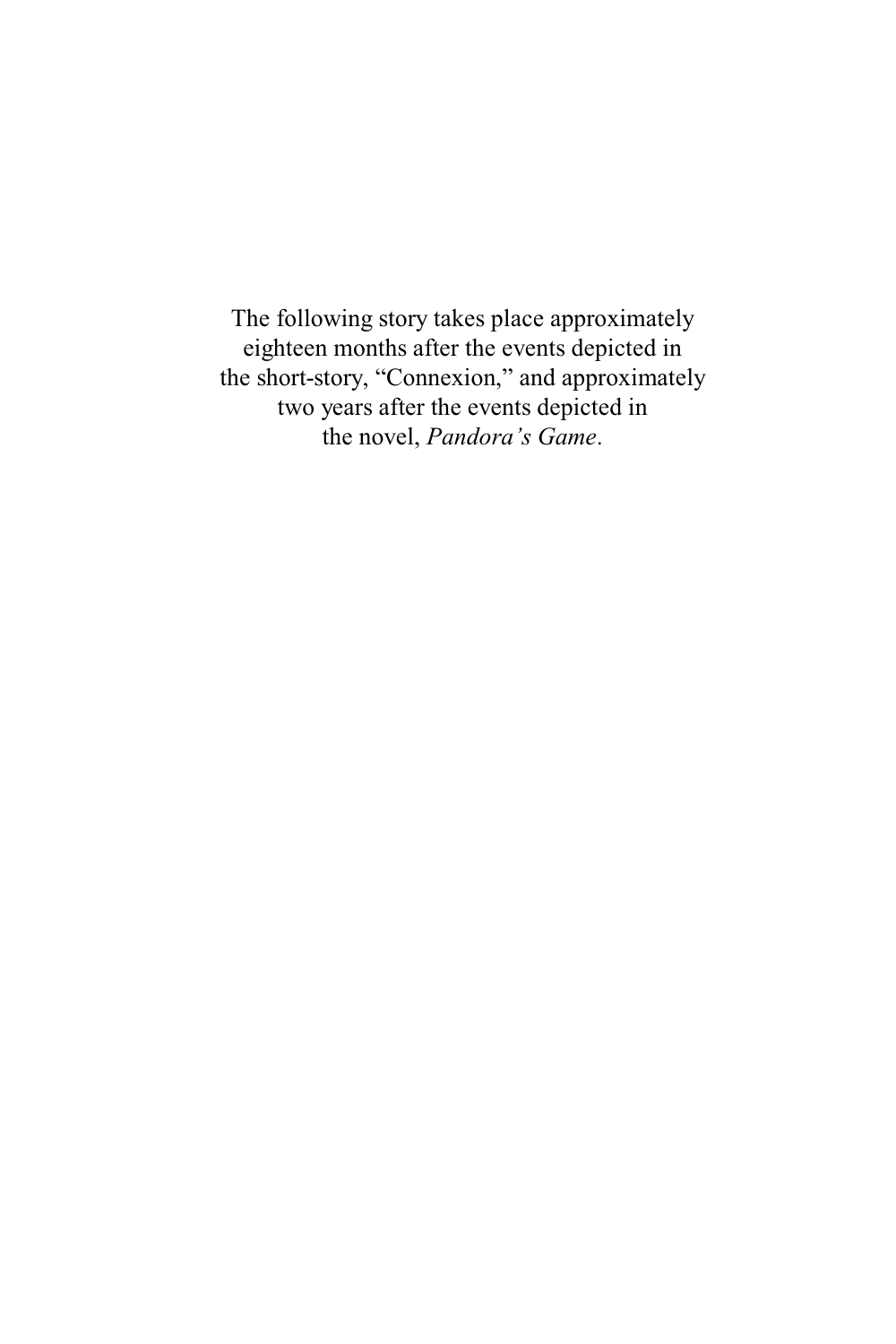The hunter fled through the forest, and the wolves followed.

Scott Gerrard wasn't sure which was louder: The heavy clumping of his booted feet through the underbrush, the thudding of his heart (which felt like it would explode at any moment), or the gleeful yet malevolent *barking* which trailed him.

Stealth was not an issue. Scott did not bother to "creep" his way through the foliage. He had no delusions. The wolves knew *exactly* where he was. They were toying with him, playing games with him like they were *more* than animals ...

*Watch it, Scott, don't go down that road — if you go down that road you'll crack and then you're a dead man, you hear me?*

... and his only hope was to reach the campsite ahead of them. *Let* them play their games, if that's what it took to get him there first.

His favorite hunting rifle lay in the dirt, hundreds of yards behind him. It would have done him no good even if it were in his hands right now, as *they* had torn it to pieces — ripped the wooden stock to shreds and even bent the metal barrel, if he had seen correctly — just asthey had the other members of his hunting party.

Brandon. Monty. Patrick. Rick.

Dead, all dead. Not even faithful ol' Tanner — that poor, wretched Retriever of Monty's, who was way too old to be out here with them, anyway — had been spared.

Only Scott was left. And it was *his* fault they were out here to begin with ...

The five men, and Tanner, had been hunting together for years, usually in Colorado or Montana. But it wasn't as *fun* as it used to be. It seemed like every season, the fucking Liberals got new laws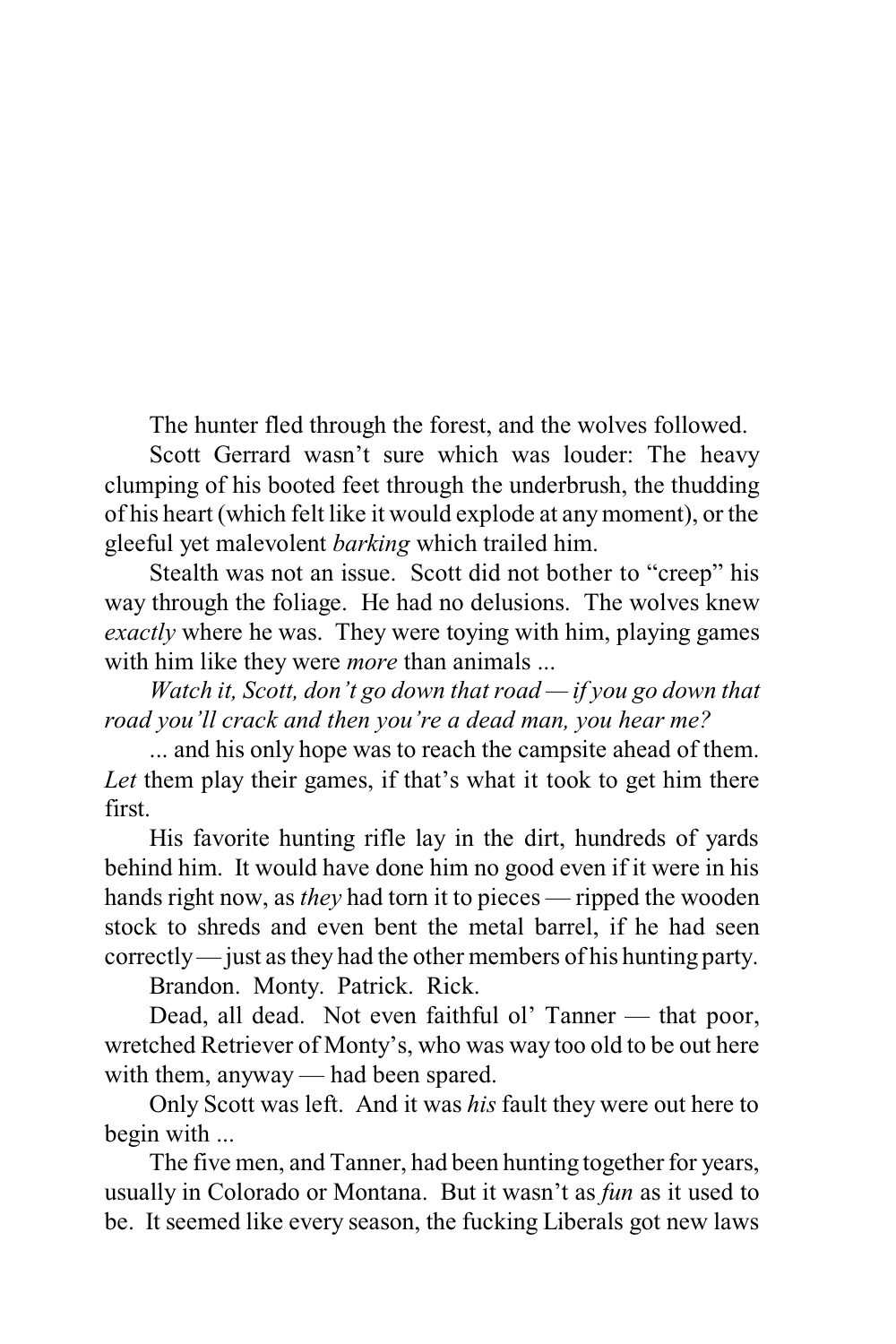put on the books — you can't do this, you can't do that; you can't shoot this, you can't shoot that; oh, you can shoot *this*, but only while you're standing on one foot under a cloudy sky with a corncob up your ... whatever.

Then Scott got a big idea: They take a trip up to Alaska, where everything is nice and spread out. Sure, they've got National Preserves out the whazoo, all protected under Federal and local law, but any bleeding-heart Liberal would whine to you about how bad the budget-cuts had gotten, how understaffed these areas were, especially as you pushed north into the Arctic regions.

Understaffed meant fewer park rangers.

Fewer rangers meant bigger holes in security.

Bigger holes ... *bigger game*, licensed or not, protected or not.

It would make for an expensive trip, of course, but even that cheapskate Monty had caught on to the possibilities by then. Hell, Brandon and Rick started talking about bagging a Kodiak, but Scott wasn't thinking quite *that* big. After all, if they bagged a bear, and if that animal *happened* to be on the protected list this year — who could keep track anymore? — how the hell would they get the damn thing home without getting caught? And what was the point of shooting something if you weren't going to bring home a trophy to show for it?

Nah, what Scott wanted was a *wolf*. An Arctic Wolf, the biggest wolves there were. Now *that* would make one helluva trophy ... and the skin would tuck nicely into a suitcase for the return trip.

So, they spent the next four months planning the trip. They arranged to arrive in the summer, because none of them wanted to freeze their asses off. Brandon and Patrick okayed it with their wives, and Rick got someone to watch his kids for the two weeks he would be gone. And Monty, whose first words on the subject had been to complain about the expense, insisted on bringing Tanner with him, which cost a pretty penny.

And Scott? Well, Scott had no one to ask, no one to worry about. He had never been married (though he'd come close once) and he had no children (that he knew about). All he had were his friends ...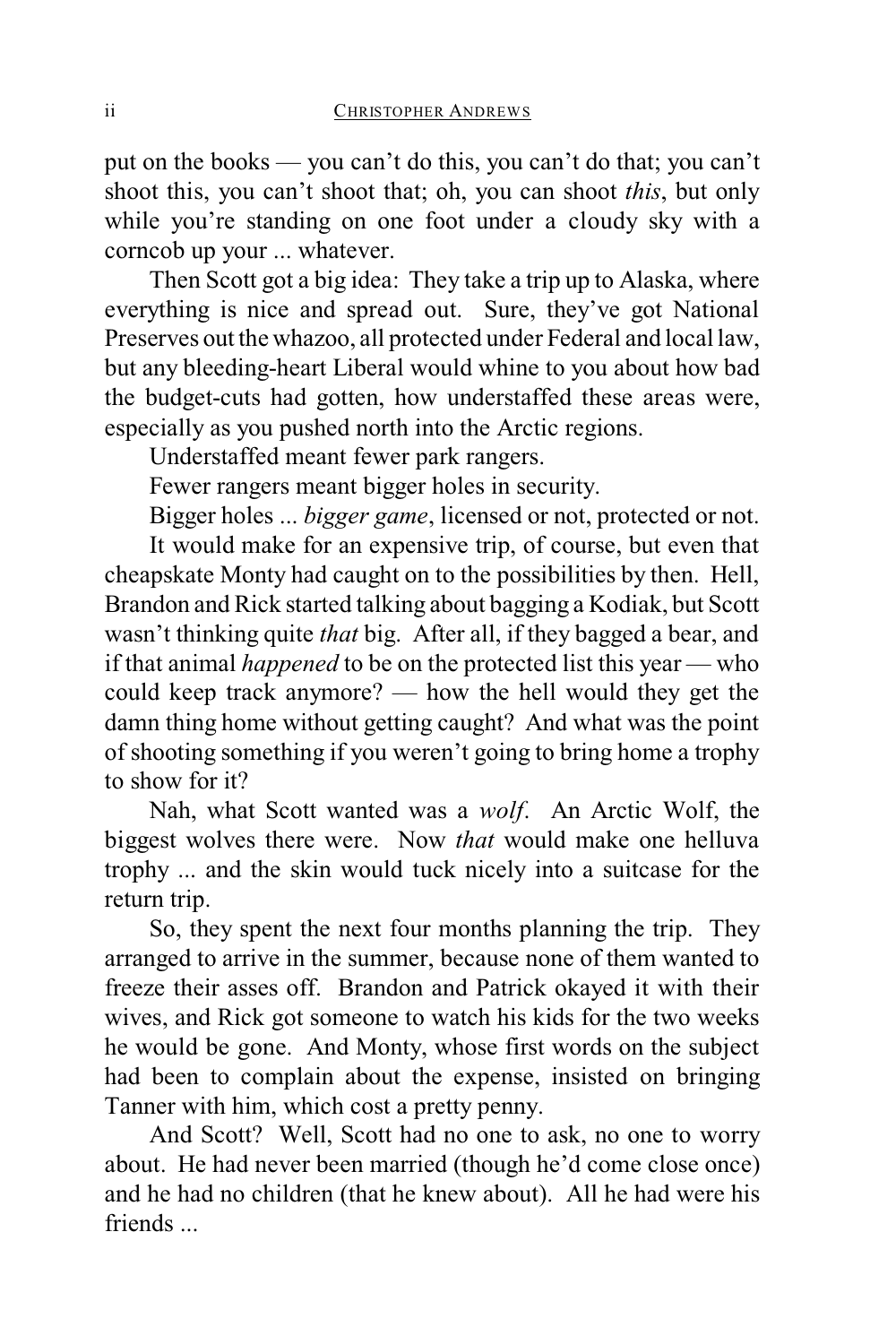... and those friends were all *dead* now ...

The barking grew more intense, and some of it even gave way to *howling*, straight out of a fucking horror movie. But the camp was close now, very close. Scott had another rifle there — thank God for procrastination, because he had never unloaded the bullets after Tuesday afternoon's target practice. There were at least four shots left in it — not enough to take out the whole pack, but once the shooting started and *their* blood was shed, he was pretty damn sure that these fucking coyotes-on-steroids would change their motherfucking tunes ...

When they had gotten as far north as Unalakleet off the Norton Sound, Scott and Brandon — the undisputed "nicer" looking pair of the five friends — began making subtle inquiries into the best known locations of the Arctic Wolves. They had to be cautious, to tread carefully, because while some of the locals were very practical about wolf-hunting and even hunted on the side themselves, others could be just as rabid Nature Lovers as those down in the lower forty-eight.

On Brandon's suggestion, they kept their guns tucked away while he and Scott carried around nice-looking cameras ... *implying* that they were here for the photography, without having to actually *lie* about it — Scott had kept the receipt and would be returning his overpriced Nikon as soon as they got home. Slowly but surely, talking to a white man here and an Eskimo there, they got the information they needed.

They made their way further north. It would have gone a lot faster without ol' Tanner along for the ride, but they knew the old boy wouldn't be around too much longer, and Monty would take it very hard when that day came. So they kept their peace and played with the white-muzzled Retriever instead of complaining about him.

They were making their way from Coldfoot to Deadhorse when they managed to get "lost," which would be the story if they got caught. With Brooks Range to the west and the Arctic National Wildlife Refuge to the east, they had a lot of ground to cover, but so did the park rangers.

Bigger holes, bigger game ...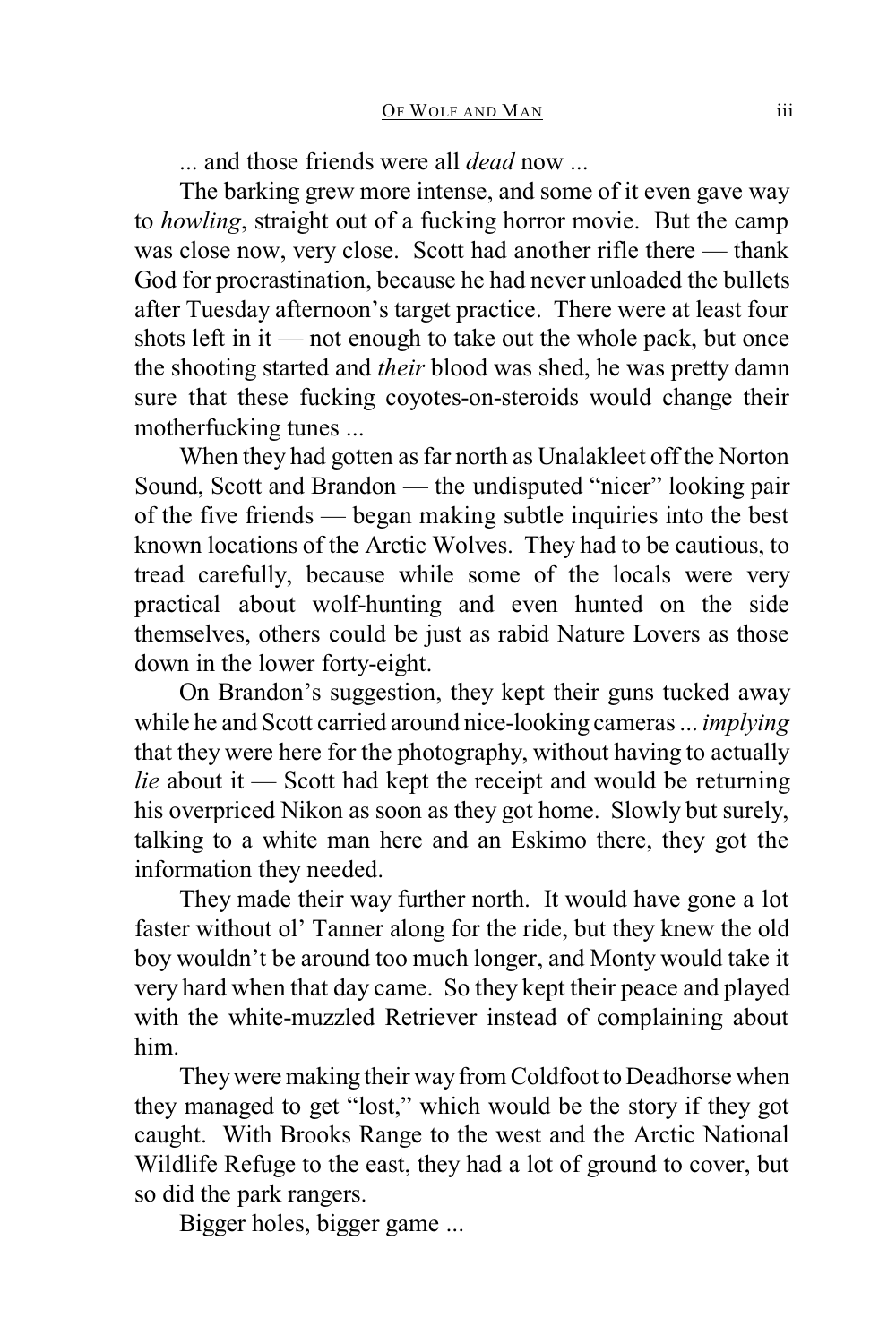Scott's boot snagged on something, and he almost went down, but at the last moment he managed to catch his balance and keep going. He could hear some of the barking and howling coming from in front of him now (*I knew they were playing games with me, I* knew *it!*), but that didn't matter. Those noises were coming from further ahead of him than the distance remaining to the camp, to his tent, to his other gun. The sons-of-bitches had outsmarted themselves this time. They should have killed him when they had the chance, when they killed his friends and Tanner ...

The hunting grounds up here had thrown them all for a loop. For one thing, they weren't used to the tundras, and had to look harder than expected for the woods to which they were accustomed — they needed cover from the Feds as much as from the game. Their rented SUV had four-wheel drive, but that was still nearly insufficient once they left the main roads.

Another thing that messed them up was the weird daylight up here. As the season crept closer to the height of summer, the white nights were on the way. They were used to the usual pattern — you get up early, you hunt all day, you return to camp in the evening, you get drunk with nightfall, and then you sleep until the next morning. But up here, at this time of year ... well, it never really got *dark* dark. Oh, it wasn't like twenty-four/seven daytime or anything like that, but instead of the sun going all the way down like it should, it just sort of tucked itself right below the horizon, leaving the world stuck in a kinda-sorta "dusk" for a few hours, then started back up into the sky again.

This shouldn't have been that big of a deal, but it messed with their internal clocks. They had trouble sleeping the first few nights, but eventually they adjusted.

Over halfway through the entirety of their trip, they set out for hunting for the first time. Monty and Rick were a little grumpy over the wasted days, but the land was beautiful, and when they did find themselves at the sudden edge of the woods and looking out over the tundras, Brandon started making use of his camera "prop" after all.

They didn't see any game all day — not the kind of game they were *hoping* for, anyway — but that turned out all right. Patrick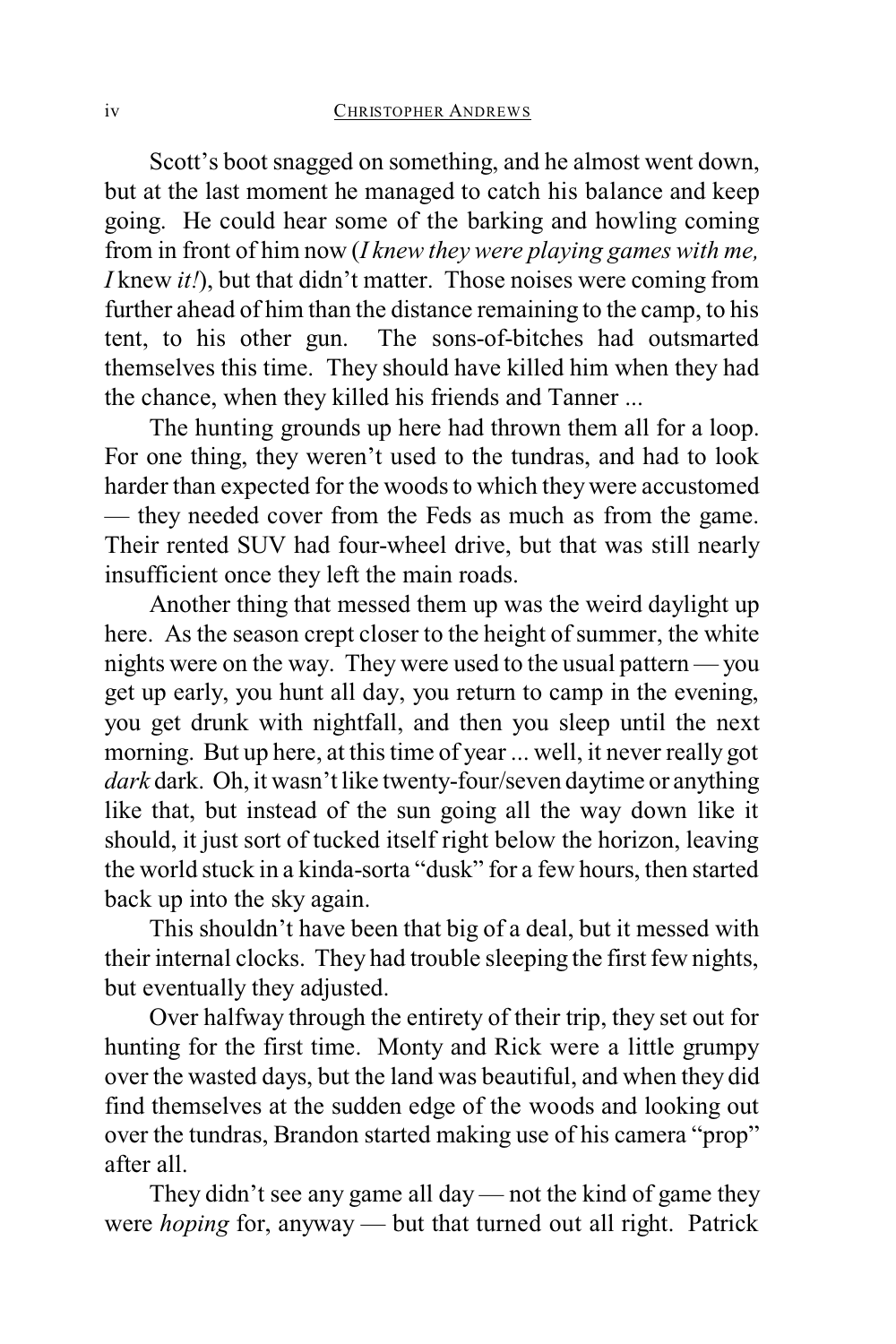shot a rabbit, Tanner chased a squirrel up a tree and then spent ten minutes giving it a what-for while the men laughed, and Brandon took a lot of pictures. As the day began to wind down, more according to their watches than from judging this weak-ass "nightfall," they made their way back toward camp, and Scott felt satisfied even without having so much as seen an Arctic Wolf.

That was when Monty stepped into the trap ...

Scott smashed through some underbrush, and *there* — there was the camp! But behind him, some of the wolves were now close enough that he thought he could hear their padded feet kicking up dirt, their furry bodies knocking aside underbrush.

*Almost there, almost there, almost there ...*

Scott had been leading out front, debating with Brandon about the merits of keeping his expensive digital camera after all, when they heard Monty scream. It wasn't a yell, it was a *scream*, and that sound coming out of a manly-man's mouth was never a good thing.

Hustling back a few dozen yards, they found Patrick panicking and Rick staring, Monty holding his right shin and crying, and Tanner whimpering.

*Oh my God,* Scott thought, *his foot is gone!*

But that impression only lasted for one tense moment. His foot wasn't gone, it wasjust down a shallow hole, out of sight. So what the fuck was the chaos all about?

"Monty, what the hell?!" Scott yelled over the bedlam as he stomped forward. "Did you twist your ... ank ... le ...?" He just stared for a moment, trying to *un*see what his eyes were telling him.

Monty had stepped into a hole, that much was correct. But this wasn't like a gopher hole or any some such. It looked like the hole a dog would make when burying a bone. But then, to Monty's great misfortune, some branches had fallen over the top of the hole, hiding what would otherwise have been difficult to miss, even in the fading twilight that would last for the next several hours.

But all of that was neither here nor there. That wasn't the real problem.

The hole itself *could* have been dug by an animal, and those loose, thin branches *could* have ended up covering it by chance ... but how did any of that explain the two little *spears* that were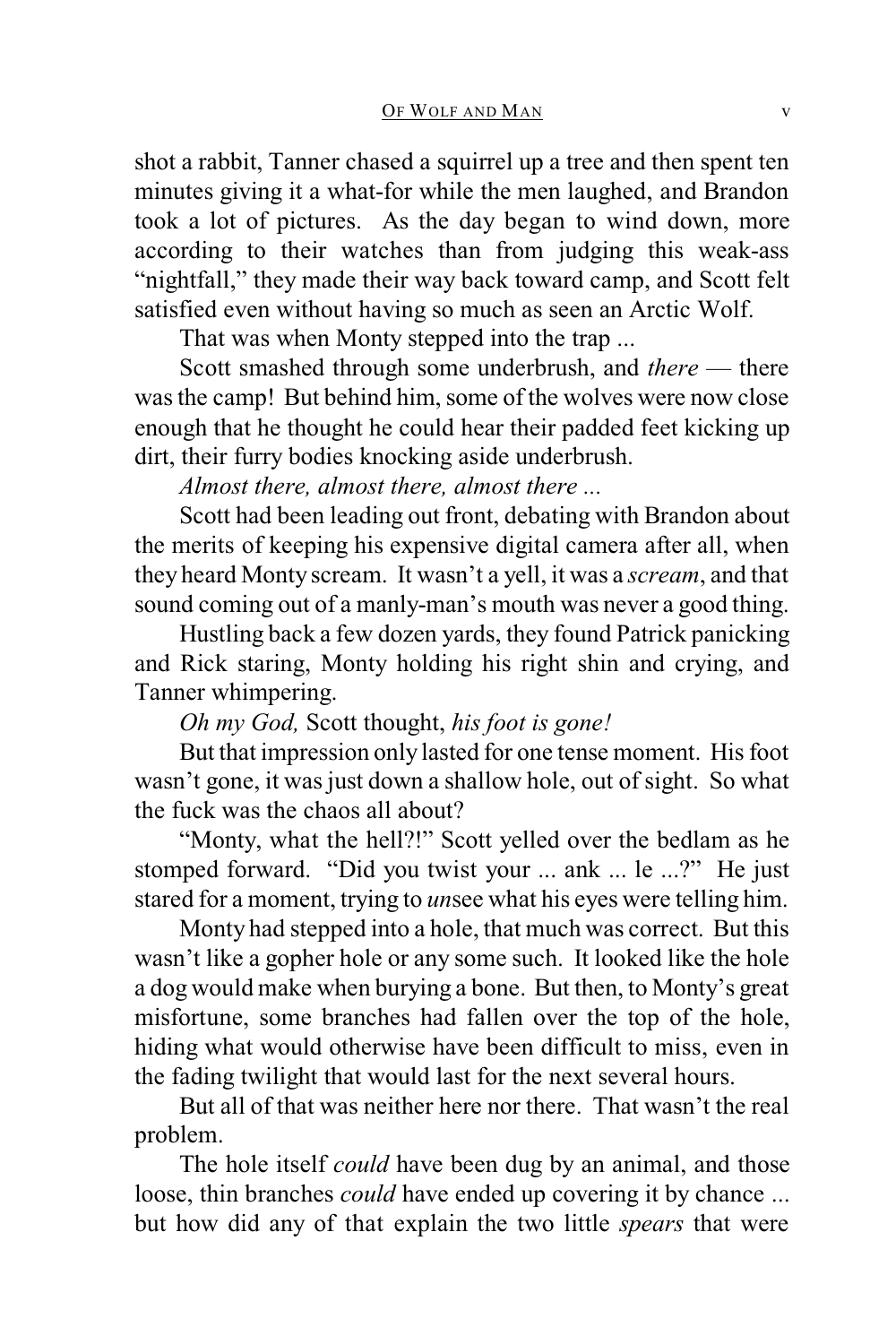poking up through the top of Monty's foot?

"Someone *help me*!" Monty cried as he squeezed his shin tighter.

"What the fuck ...?" Brandon whispered as he knelt for a closer look.

The spears were made of wood. Under most circumstances, Monty's hiking boot would have just crushed them, splitting them into pieces. But these two little bastards had been positioned with their points — their deliberately-crafted, unnaturally sharp points — straight up. As Monty's foot had come down and broken the loose branches, his full two-hundred-thirty pounds had come down right on top of the spears. They must have been well anchored not to have turned to the side when they met the resistance of his boot sole. Judging from their placement, one of them might — *might* have only cut the sides of his toes as it stabbed between them. But the other one had emerged closer to the tops of his laces, and dead center; pretty much the thickest part of the foot.

Scott looked up, around, side-to-side. There were no trees close enough to this very spot for those loose branches to have just fallen so *perfectly* to cover the hole.

Someone had done this deliberately. But why? What kind of animal trap was this? Most game was too light for this to be effective, their paws or hooves too small for such a perfect fit.

This was a *man* trap. What kind of sick fuck would do this?!

Brandon touched the bloody tip of one of the spears. Monty screamed.

"What do we do?" Patrick huffed. "What do we do, Brandon? Scott?"

"We, uh," Brandon began, then spat on the ground to one side, as though he had a bad taste in his mouth, "we need to get his foot out of there. If we break off the two points, we'll have less—"

"No, no, no!" Monty cried. "Not two! *Three*, damn it, *three*!" He fell back, crying again but trying not to.

*Three? Oh, Jesus*, Scott realized, *that means there's another one we can't see, one that's gone into his fucking heel.* 

"What do we do?!" Patrick started again.

"Patrick, calm down!" Scott snapped. "Monty's the only one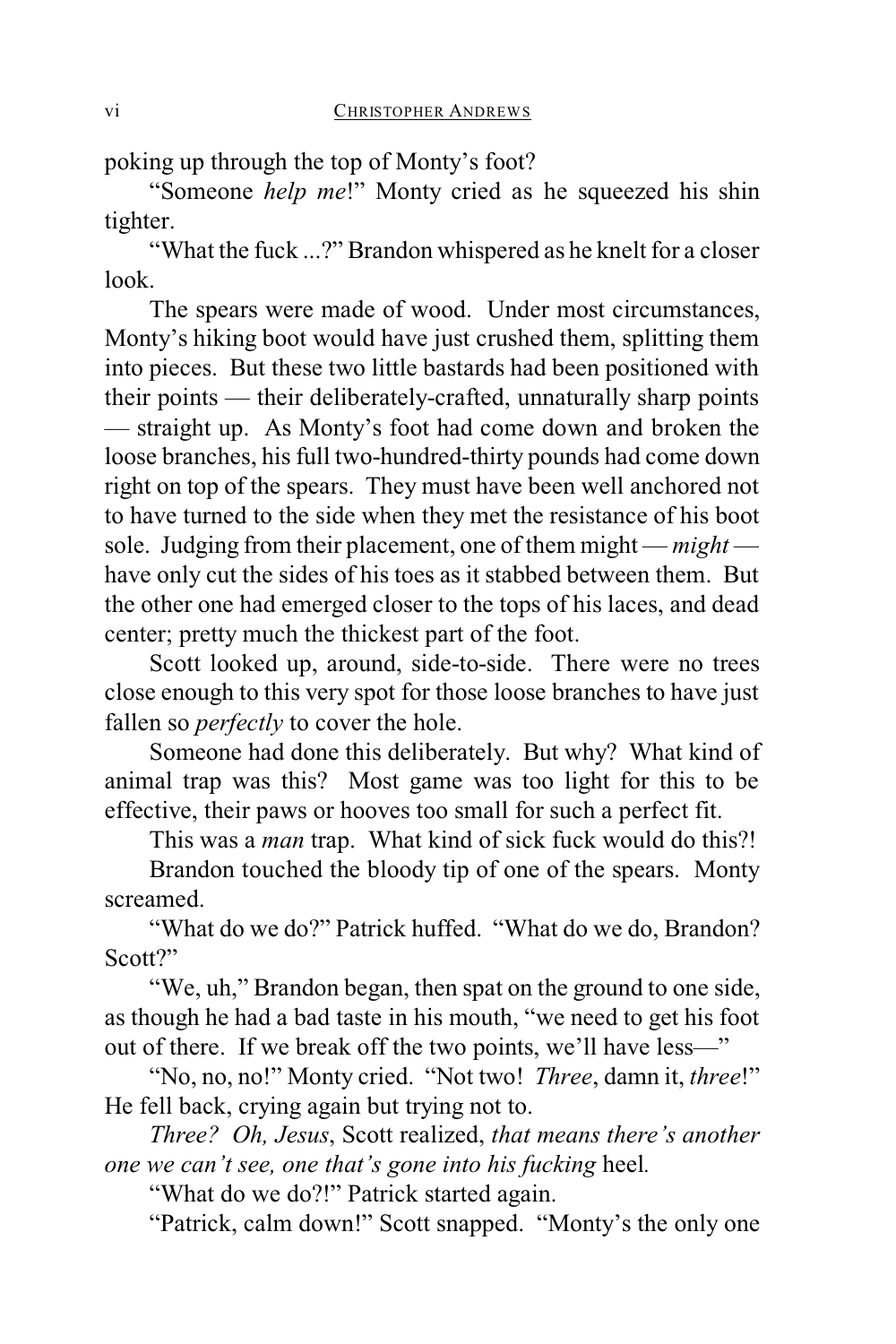here with an excuse to lose it right now, so *calm down*!"

Patrick nodded. Rick, who had been silent when the cavalry arrived, remained so. Tanner continued to whimper and pace, distressed by his master's pain but no more certain of what to do about it than his human companions.

"Okay, here's what we do," Brandon said with authority, but Scott had known him too long — he was making this up as he went along. "Patrick, I want you to haul your ass back to camp before it gets too dark to see—"

"Yeah, right," Rick muttered, staring up at the eerie glow in the sky. The full moon was visible, but only a few stars were bright enough to penetrate the overall radiance of the barely-hidden sun.

Brandon ignored the interruption, "Bring the first-aid kit *and* the tool kit. Can you carry both of those, or do you need—?"

Tanner suddenly barked, loud, and since Brandon was kneeling, it was painfully close to his ear.

"Jesus, Tanner!" Brandon groused, placing a hand against the side of his head as the old dog barked twice more.

Even through his haze of pain, Monty reached for his dog. "What is it, Tanner? What's wrong, boy?"

Tanner looked left and right, growling, his nostrils pulsing. He barked again.

"Shut up, Tanner," Rick muttered without feeling.

"Patrick," Brandon tried once again, "I need you—"

"No," Monty interrupted this time. He was pushing himself up onto his elbows, despite the pain it was obviously causing him. "Somethin's wrong." He reached for Tanner again.

"Monty," Scott admonished, "you should just—"

"*No*, you idiots!" Monty barked in his own way, looking around and reaching for his dropped gun. "Don't you dumbshits know anything? Pay attention to the dog! You *always* pay attention to the dog—!"

Scott was looking right at Monty, looking right at him, when the wolf appeared out of nowhere and sank its teeth deep into Monty's throat.

"*Oh, shit!*" Patrick cried, staggering away from the carnage. Brandon jumped to his feet with an inarticulate yelp. Rick just kept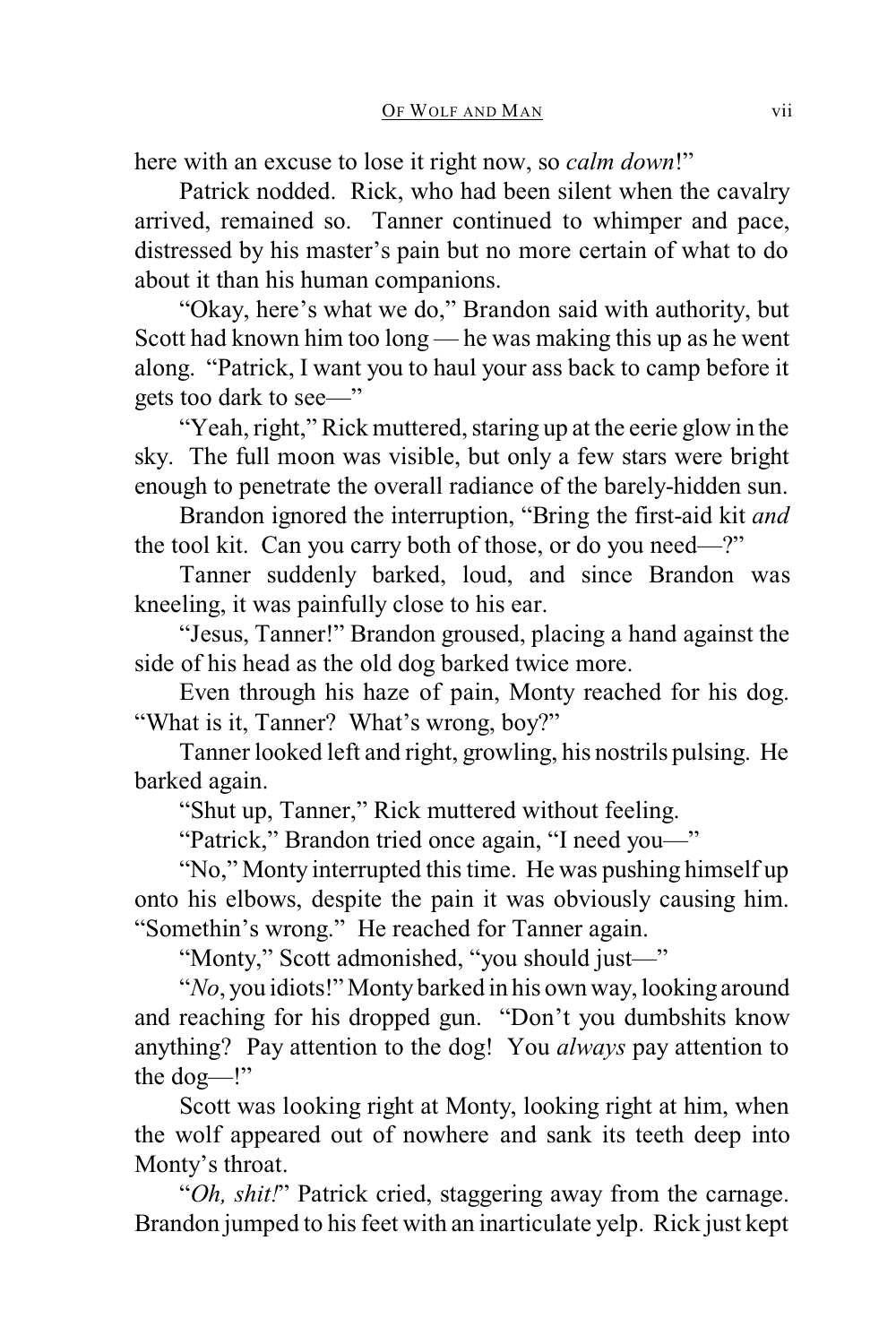staring, his eyes wide and showing too much white.

Scott found himself strangely detached from what he was seeing. He felt no horror, or even dismay — hell, he'd been more upset upon seeing Monty's ruined and bloody foot. One of his oldest friends was dying before his eyes ... and somehow he felt *nothing*. All he could do was stare at the wolf.

It was huge. Of course, that's why he had wanted to come hunting up here in the first place — to bag a large wolf — but somehow he hadn't been prepared for just how damn *big* it really would be. He had always pictured a wolf in his mind as just being a burly dog, figured it would look like an Alaskan Husky.

But that was not the case, not at all. It had similar markings to a Husky, and it certainly wasn't as big as the black bear he and Brandon had taken a shot at a few years ago. It was the way it had emerged from the shadows like a grey-and-white bolt of lightning, the ruthlessness of its strike, the cold, inhuman gleam in its eyes.

Its eyes ...

*Dear God, is it* looking *at me ...?*

Monty spasmed and twitched as the wolf jerked its head from side to side, tearing his flesh like fingers through wet sand. Patrick was screaming and Brandon was fucking with his rifle and Rick appeared to have pissed himself.

In the end, only one member of their party took decisive action.

Tanner jumped on the wolf. He could not reach its throat, so his poor, old jaws with their two or three missing teeth tore into the wolf's left ear.

The wolf, which had remained uncannily silent during its attack, released a deep-throated *yip!* that was half pain, half surprise. It pawed and scratched at Tanner, but it did not release Monty's throat.

Scott heard Brandon mutter, "Son of a bitch," before he shifted his grip on his rifle — clearly, he was experiencing some kind of jam — and moved forward to smash the stock into the wolf's head. "Hold him, Tanner!" he yelled as he raised the rifle high. "Hold that fucker still!"

The wolf finally let go of Monty as Tanner came close to tearing its ear off. One look told Scott that Montywas beyond help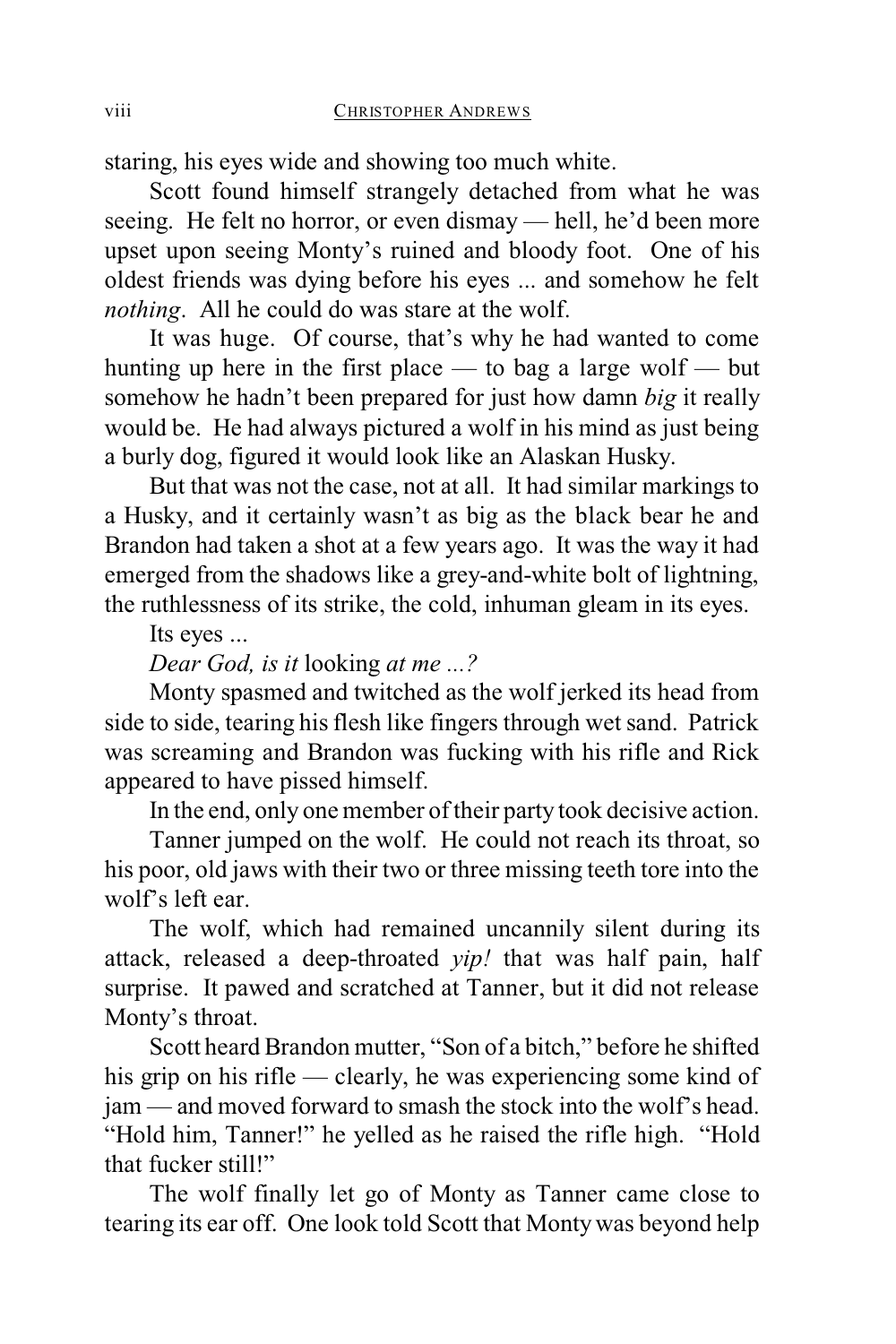at this point — steam rose from his gushing, mangled esophagus, but it was just the heat of the blood hitting the cool air ... Monty had breathed his last.

Brandon brought the rifle down, intent upon cracking the wolf's skull.

And, just as swift and silent as its predecessor, a second, darker wolf leaped into view and bit Brandon right on the ass.

That's when Scott laughed. For however long he might or might not live, Scott knew that he would always remain baffled and feel guilty about his reaction to what had happened — *he laughed*. He laughed as though he were watching some screwball comedy instead of death and dismemberment. Some part of him knew that it wasn't *really* funny, that laughing was a disturbing and potentially dangerous reaction to have to such an event ... but he laughed anyway.

Brandon screamed and dropped his gun. The second wolf, every bit as big and menacing as the first, pulled and shook its head. Brandon's pants slid down his legs, and a significant chunk of his ass muscle came with them. And the glob didn't just break loose — no, it peeled downward, tearing a trench of blood and flesh down onto the back of Brandon's thigh.

A shot was fired. Scott thought it had come from Patrick, because Rick was *still* just standing there ...

W*hat, and* you're *doing any better than he is?*

... and now he appeared to have shit his pants, too. Either way, it didn't matter, because the bullet didn't hit either of the wolves.

The first wolf had turned on Tanner. Its ear was a dangling mess on the side of its head, but that was the extent of Tanner's victory. The wolf had the smaller, older animal bythe hind quarters now. Tanner was crying out in pain, but unlike Brandon, he was still *trying* to fight. He might have gotten another bite or two in there if a third wolf hadn't joined the fray at that moment. Tanner was dead in seconds.

Patrick fired again, and now Scott realized that he had not been shooting at either of the first two wolves to begin with — he was aiming for the myriad of wolves that now emerged from the gloom.

*It's not that dark*, Scott marveled, *so how did so many of them*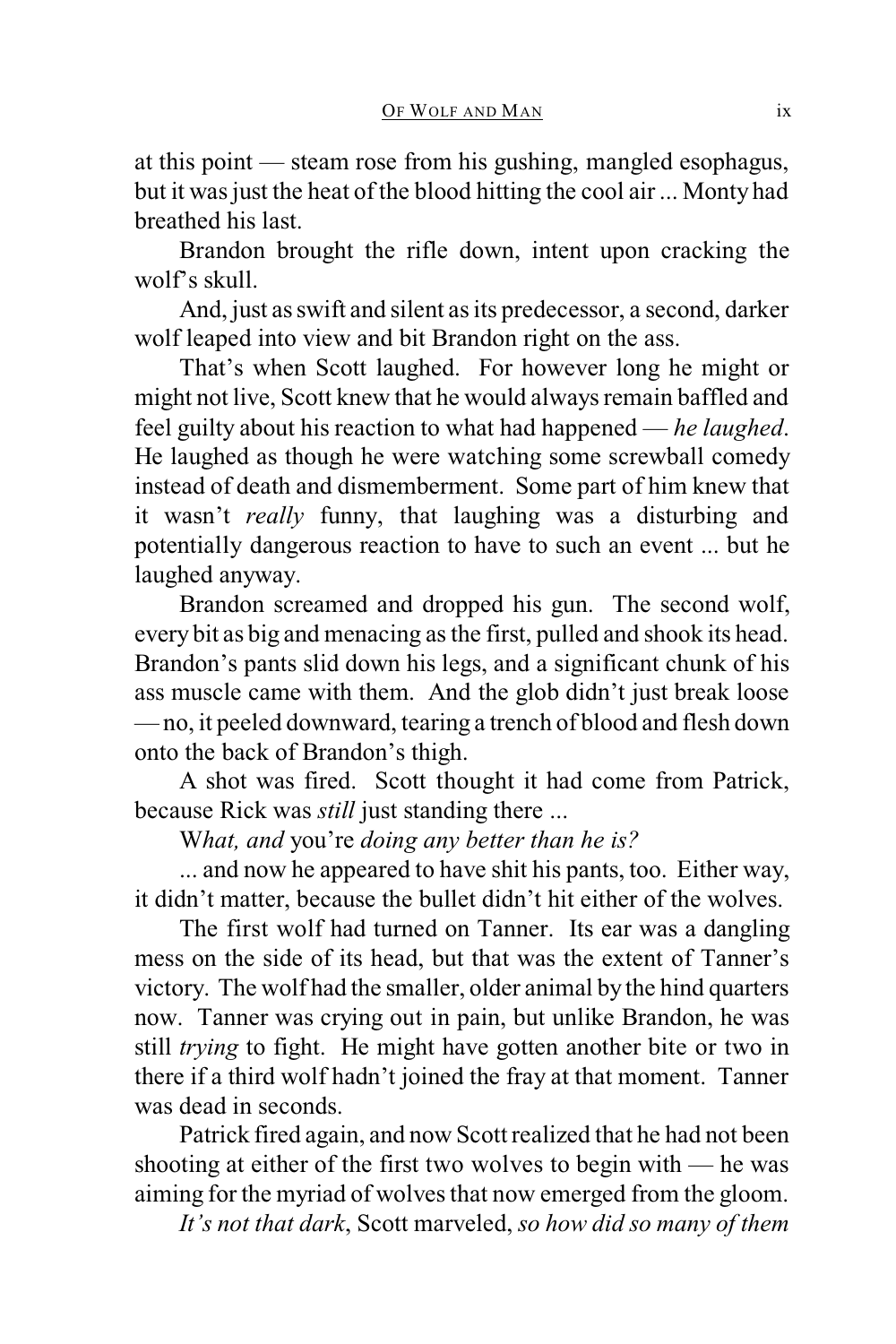*get this close without any of us seeing them? And why are they so damn* quiet*?!*

Indeed, except for the first wolf's reaction to Tanner's assault on its ear, the pack had not made a single sound. There were eight — no, *nine* — of them now, and not a peep. Patrick fired once more before they dragged him down, and another wolf was approaching Rick with caution, almost as though his *lack* of action were making the animal suspicious.

Finally, *finally*, Scott began to move. He raised his rifle, taking measured aim at the wolf creeping its way toward Rick. Monty was a goner. So were Tanner and Brandon, and probably Patrick. But the least his pathetic, laughing ass could do was save himself and Rick, so that they could come back up here with every—

A tenth wolf (or was it the eleventh?), its fur white as snow, leaped in from the side and clamped its teeth down on the barrel of Scott's rifle. He was thrown off balance, and his finger twisted out of the trigger guard before he could fire the weapon. There was a brief tug-of-war, and then the wolf had his gun. It jerked its head, much like the first had done while biting into Monty's throat, and smashed the rifle onto the ground with each downstroke. The weapon broke apart, the metal barrel ...

*no no that's not right no it can't be that strong*

... crushed between the animal's jaws. The wolf gave one final toss of its head, and the rifle clattered to the ground, wrecked and worthless.

Scott stepped back and waited for the inevitable. His finger was hurting from where the wolf had yanked it from the trigger guard, but he knew that soon this would be the least of his worries. He, too, would be dragged to the ground, torn ... limb ... from ...

The white wolf did not attack, did not pounce, did not strike. It just stood there, licking its chops as though to rid itself of the taste of the gunmetal. Its amber, merciless eyes shined in the perpetual twilight, and its ears were pressed forward, its nose twitching as it studied Scott with multiple senses.

But it did not attack.

Other wolves made their way towards him. Only Patrick still struggled against his two attackers, but his efforts were ineffectual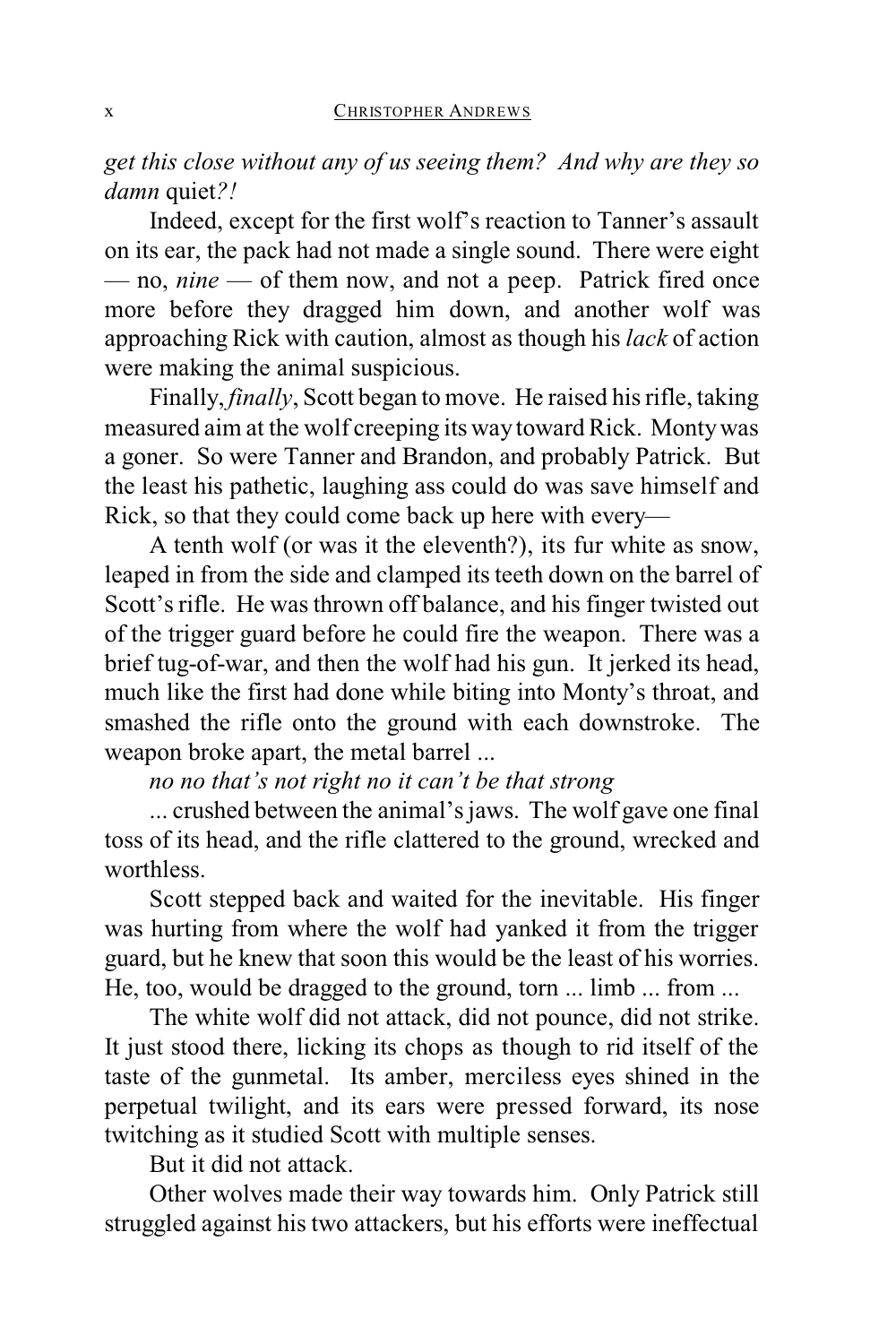— little more than death throes. Soon, more than a dozen wolves stood facing Scott.

And *still* they were silent. One or two of them were snarling at him, but they made not a sound. Not a fucking sound.

"What—?" Scott began, before his dry throat croaked out on him. He swallowed hard, and this time managed to ask, "What are you waiting for?"

He expected no answer, of course. And yet ... he did. Sort of. After all, *none* of this was normal. The trap, the silent attack, this large pack of wolves managing to slink within striking distance with only Tanner being the wiser for it.

"So answer me," Scott said aloud at the conclusion of his thoughts. "What are you waiting for? Huh? Monty didn't have to give you an invitation, so what do you expect from *me*?"

The white wolf in the lead raised its head slightly ... and *smiled* at him.

No. No, no, no. That couldn't be it. Monty always insisted that Tanner could smile, but Tanner was a *dog*, damn it — dogs were domesticated and had spent enough time around Man to have *maybe* learned the meaning behind a smile. But a wolf? No fucking way.

And yet ...

One wolf off to the left, with blood around its mouth like terrible war paint, pawed at the ground and took a tentative step forward.

Scott raised his hands. At this point, he almost *wanted* them to attack — that, at least, was something to be expected from wild animals.

The white wolf glanced at the advancer, then back at Scott. Then he barked. Barked *loud*. The pitch was lower and the volume was much higher than Tanner's, but otherwise, it was just a bark.

Nevertheless, Scott flinched.

This seemed to please the wolf ...

*Damn it, that doesn't make any sense!*

... who panted for a second, then barked again, even louder still.

Then the wolf who had advanced a step barked. It wasn't as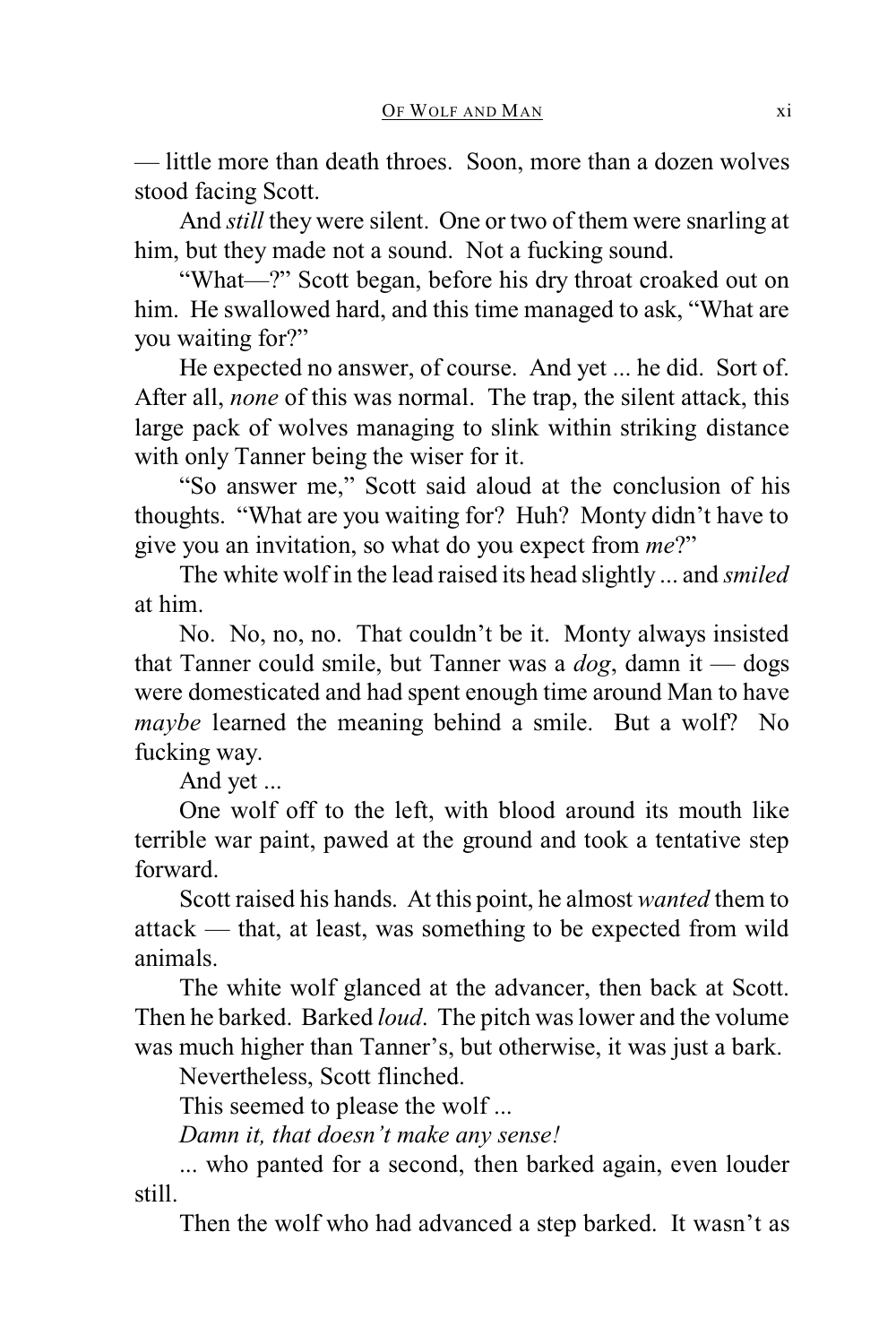deep, but was every bit as loud.

Scott took a single step backward.

This excited the wolves as his vocal challenges had not. They still did not attack, but now more of them began to bark, and more, until finally the entire pack was yipping and yapping and barking in an enormous cacophony of savage joy.

Scott covered his ears, taking another step back, away from them.

The white wolf slapped at the ground with its forepaw, like a bull preparing to make a charge. But that wasn't it. It was telling Scott something else — he knew it, could feel it.

It was telling him to *run*.

Scott took another step back. The wolf pounded the ground again, barking even louder.

Two more retreating steps from Scott. The rest of the wolves jumped up and down in place, so damned excited, many of them now licking their bloody chops.

*If I turn my back on them, if I* run*, they'll take me down in a matter of seconds.*

*And what other options do you have, Scotty my boy?*

The white wolf threw its head back, high into the air ... and *howled*.

And Scott ran ...

Now, he was seconds away from camp. Seconds away from his still-loaded backup rifle. His breath was burning in his throat and his heart was threatening to burst, but he didn't care — all he could think about was getting to that rifle before the wolves reached him.

He was even forming a plan, of sorts: He would dive into his tent, but he would not zip the entrance shut behind him — he had no delusions about how long it would take them to tear through the polyester walls to get to him. He would seize his rifle, aim it at the opening ... and wait. They had been having fun at his expense, but he wasn't going to play their game anymore. No matter how they barked, howled, or clawed at the walls, he was going to just sit tight and wait. Sooner or later, they would come in after him. Without taking the time to bite their way through other places, only one, *maybe* two, could get through the entrance at a time. They would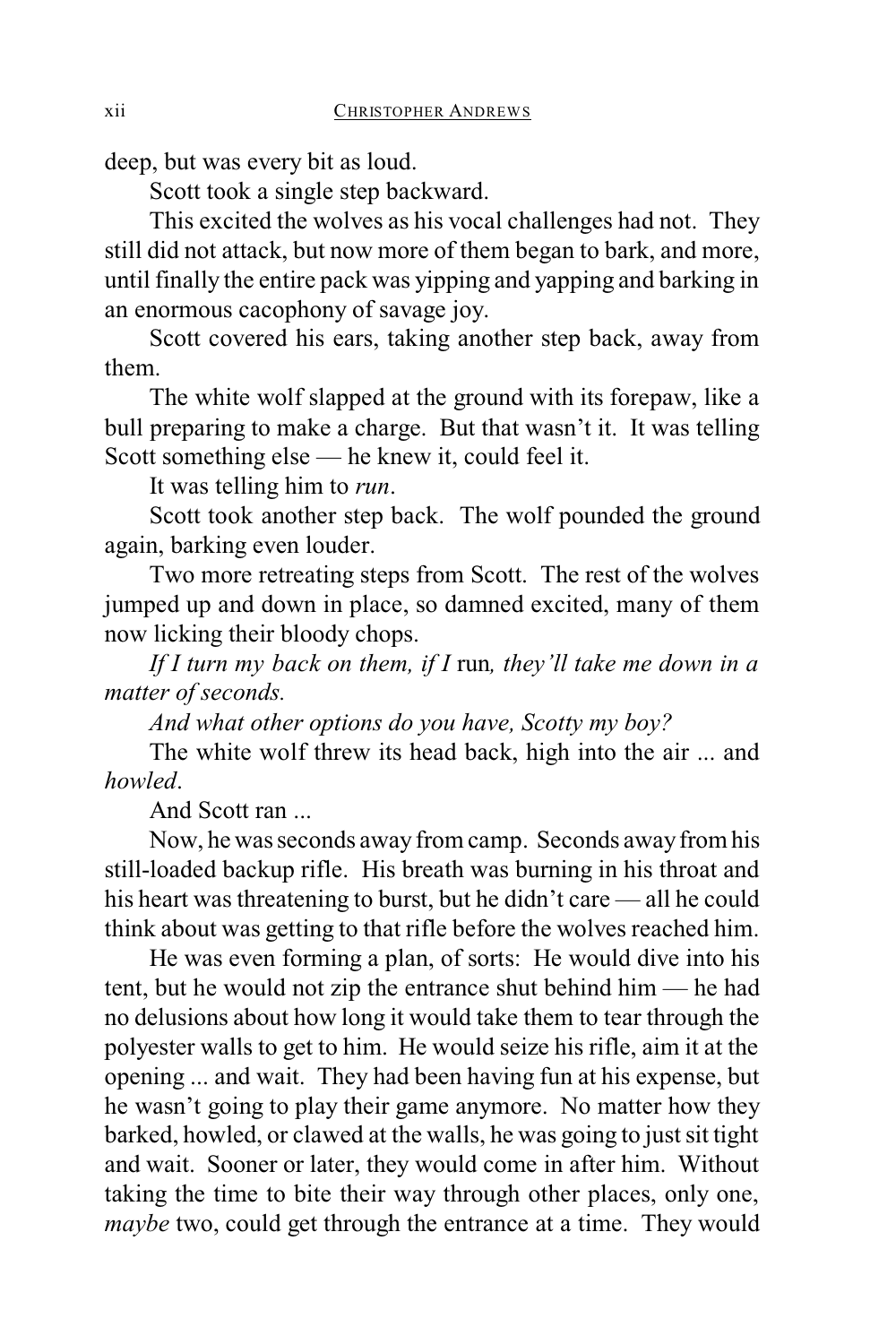bottleneck, and there would be no way he could miss.

Once one or two were dead, the others would most likely back off, giving him a few seconds to add additional ammunition. *Then* he would zipper the front flap, and they could tear at the tent all they wanted. For once, this never-night would work to his advantage — between the full moon and the lasting twilight, he would be able to aim at their silhouettes. And if he misses once or twice? So what — he would be sitting on all the bullets he and Brandon had brought with them.

Past the beer cooler, past Monty's bedroll, past the crushed and crumpled remains of last night's beer cans.

Behind him, a wolf bumped the beer cooler aside — they were *that* close!

*Almost there, almost there, almost there ...*

Scott threw himself toward his tent, brushing the front flaps aside with his outstretched arms—

The flashpoint of the rifle blinded him, and the noise didn't do his ears any good, either. Neither of those things really bothered him, though. What did bother him, what *demanded* his undivided attention, was the bullet that pierced his right kneecap, ricocheted up through his thigh muscle, and exited up near his hip.

He tried to scream, but for some reason, it wouldn't come out. All he managed to do was wheeze heavily, spit leaking from one side of his gaping mouth, as he clutched at his devastated leg, hopped on his good left leg for about two seconds, then collapsed in a heap before the tent that was to have been his saving shelter.

The two wolves that had been right on his heels skidded to a halt. They did not tear into him, but tumbled to one side, rolled over the ground and each other, and then came to rest that way huddling over one another, panting from their run, watching Scott but nothing more.

Scott tried to scream again, but all he got was another wheeze, this one even messier with drool than the first. He expected the horrible burning in his knee to get worse, but instead it actually got better as his entire right leg went numb. Some small part of him recognized that the bullet must have caused severe nerve damage, probably permanent ... but since he wasn't going to be around much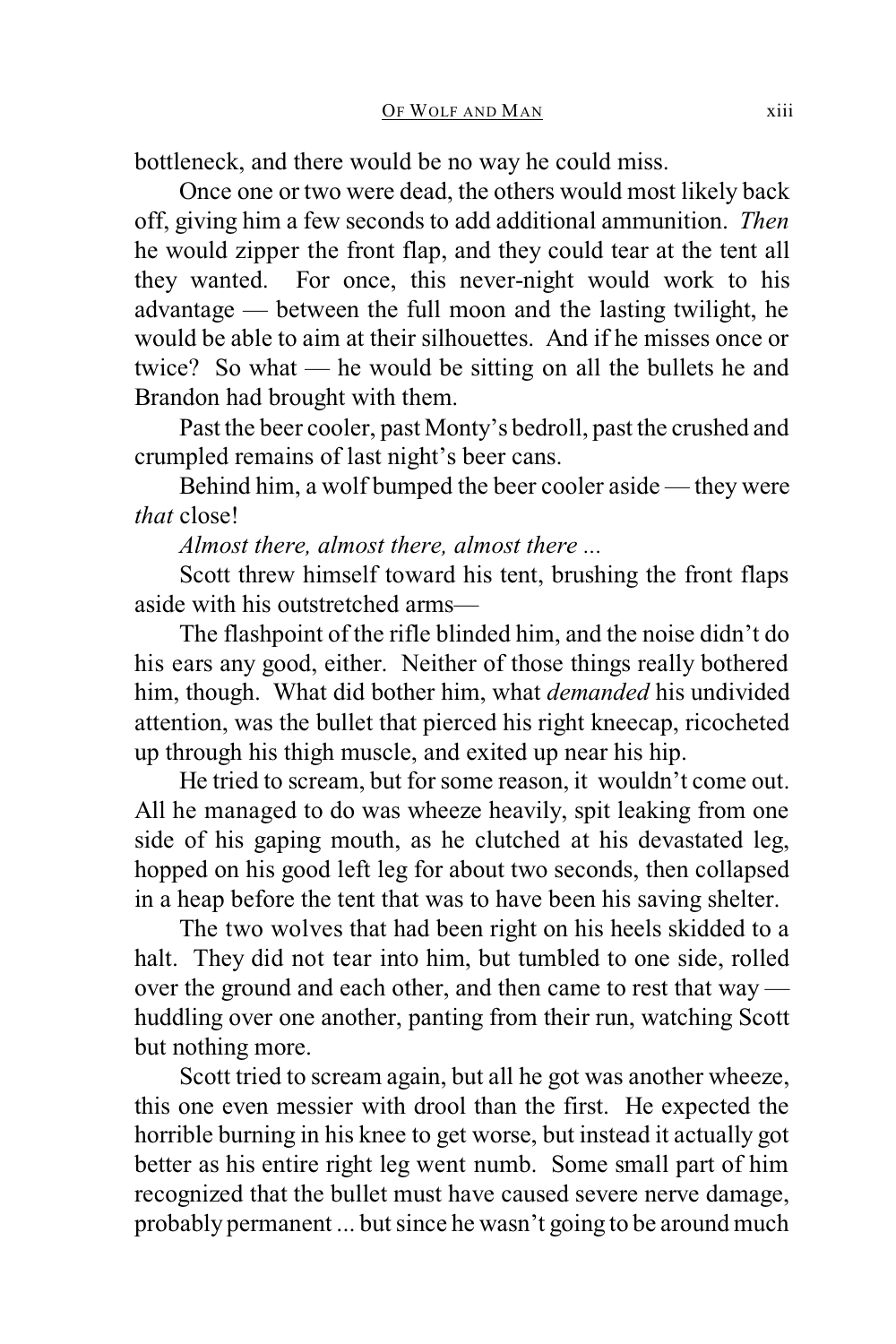longer, that didn't really matter, did it?

But ... *what just happened?*

The flaps of his tent parted, successfully this time. From the darkness within emerged a woman. A naked woman, who was holding the very rifle that had been his goal.

"What ... the fuck ...?" Scott mouthed, though as with his screams, very little sound actually came out.

Once outside the tent, the naked woman stood, holding the rifle loosely in one hand. Two of the wolves, including the white wolf that had destroyed Scott's other rifle and set him upon his final run, padded their way over to the woman. The white wolf stood on her right, a red-furred wolf stood on her left, and all three joined in staring down at Scott's bleeding form.

*Fucking tree-hugger hippie*, Scott thought, *fucking Liberal. That* has *to be it. No wonder the wolves were acting so strange she* trained *'em. They're her fucking* pets*.*

That was the only explanation that occurred to Scott, the only one that he would *allow* himself to consider. Nothing else made sense. Suppose, just suppose*,* that there were something *else* going on here. Something not so easily explained. Then, according to every horror movie Scott had ever seen, this woman before him should be *gorgeous*, right? She should be a gorgeous witch, or devil-woman, or whatever she was.

But this woman was not gorgeous, and she was exposed enough for Scott to tell. She was ... *earthy* may be the best word, if you went for that sort of thing. Scott, personally, preferred his fantasy woman more of the Kim Basinger-Michelle Pfeiffer mold. *This* woman was dark, very thick, muscular rather than lean, athletic. She also looked pretty damn tall, although it was difficult for him to tell for certain from his vantage point on the ground.

"What ...?" he finally managed to say with any volume. He was beginning to feel very strange, and with the blood gushing from his leg, he knew that could not be a good sign.

The woman smiled, or was it a sneer? It was hard to tell on her almost-masculine face. She stepped forward, and the wolves followed by half the distance. She squatted next to him, her legs splaying wide — under other circumstances, Scott might have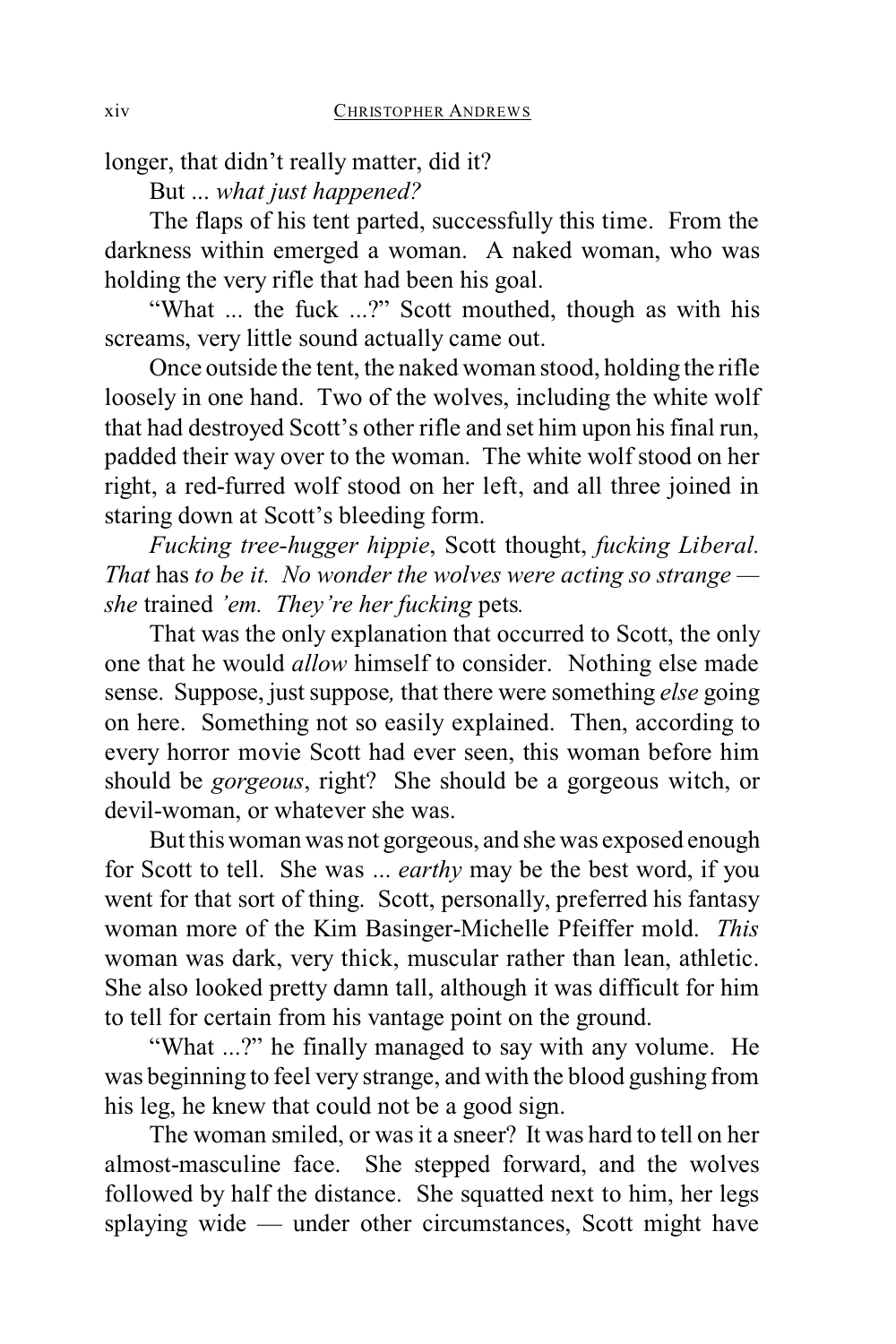forgiven her average looks in appreciation for such a sexuallyexposed pose. It did not seem to bother her in the least that he could see her private parts, that her full breasts were close enough for him to touch. The look in her eyes was part anger, part disgust ... but mostly, it was dismissive and apathetic.

"Hunter," she stated in a deep-ish voice that matched her body and face perfectly. She did not seem to be asking a question, or even making a statement. It was as though she had simply classified him.

Scott said nothing, but his eyes flickered toward the rifle in her hand.

The woman saw the look, and the anger and disgust swelled to take a larger role on the stage of her face. She stood, stepped one muscular leg over his chest, squatted once more ...

... and pissed on him.

Scott started to react as one would expect, but she whipped the rifle around so that the barrel stopped bare inches from his nose. Gritting his teeth, he remained still and silent as she urinated on him. What else could he do?

The wolves drew closer, their snouts sampling the aroma of her handiwork.

Scott turned away, thinking that surely *now* it would end.

The woman finished, but remained squatting over him.

Slowly, he looked back, and gasped.

She stared at him with the amber eyes of a wolf.

"Hunter," she said again, more dismissive than ever, "no more."

And she shot him in the face.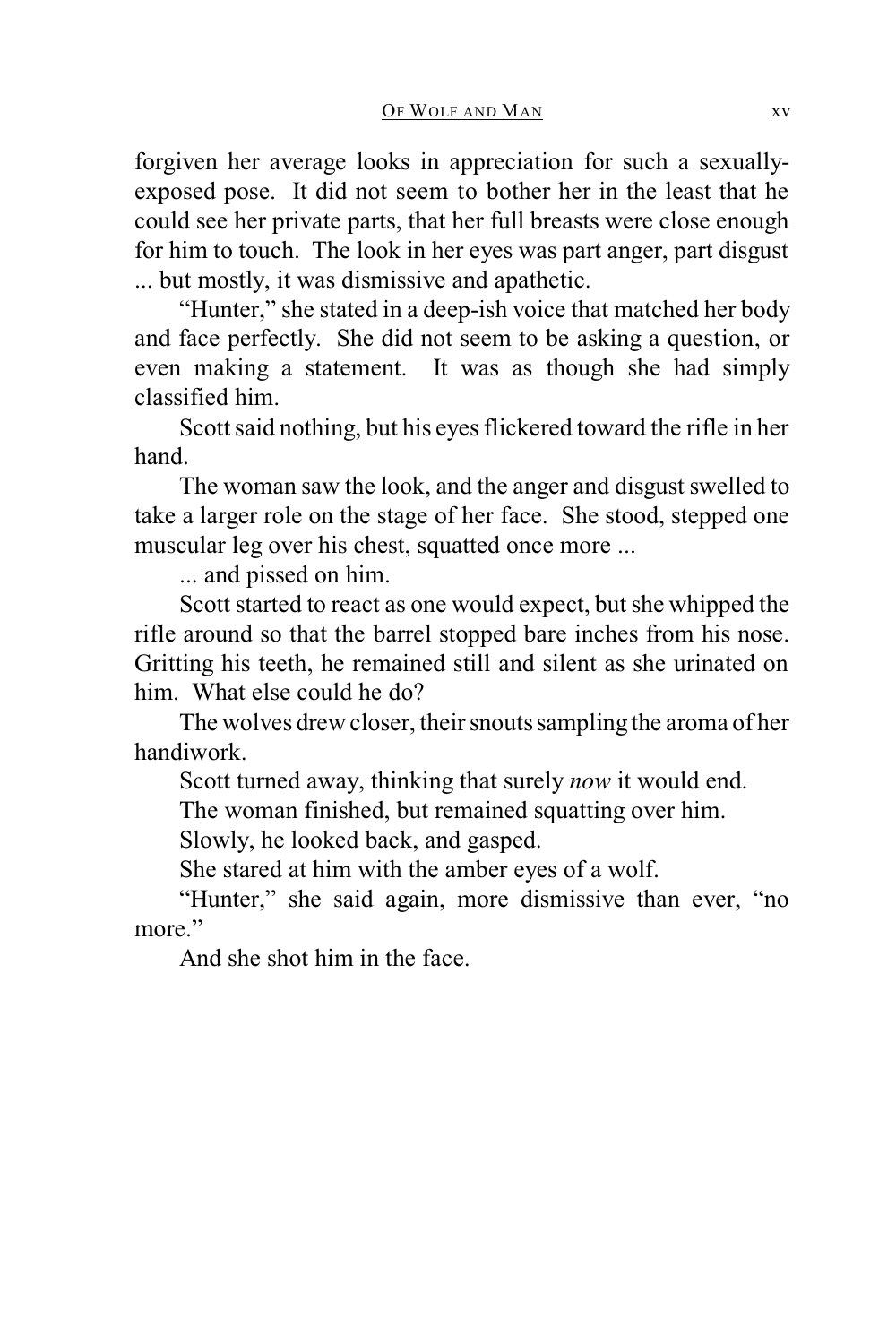## ONE

Lupe sighed, then bowed her back in an attempt to relieve her aching and stiffened muscles. Her effort was hardly successful.

It had been a long day, and a glance at her watch revealed that it was going to be longer still. She reminded herself that she had volunteered for this duty, to supplement her regular paycheck, and she tried not to think about how small a supplement it was.

But she had not become a nurse for the money — if that had been her goal, she would have taken the necessary courses to become a full M.D. She wanted to work *with people*, something that her disappointed doctor of a father had never failed to ridicule. Her mother gave her support, but it was very passive ...

Lupe shook her head. What wasthe point of mulling *that* over again? She must be more tired than she thought.

"Next," she called out, preparing her checklist for the next person in line, a person who was a *true* volunteer, and whom she therefore admired sight unseen.

"Afternoon, lass. I hope ye've been havin' a good day so far?" Lupe looked up ... and her day got a whole lot better.

The man was *gorgeous*. Dark brown eyes, dark full hair, killer smile ... he looked like a guy-next-door version of the actor Hugh Jackman. And that Irish accent was to *die* for! His thick sideburns were a bit dated, but Lupe could forgive that in a second if it allowed her to get her hands on the thick muscles of his arms and chest.

*Very nice, Lupe. Reeeeal professional. Oh, shut it! When was the last time I had a date?*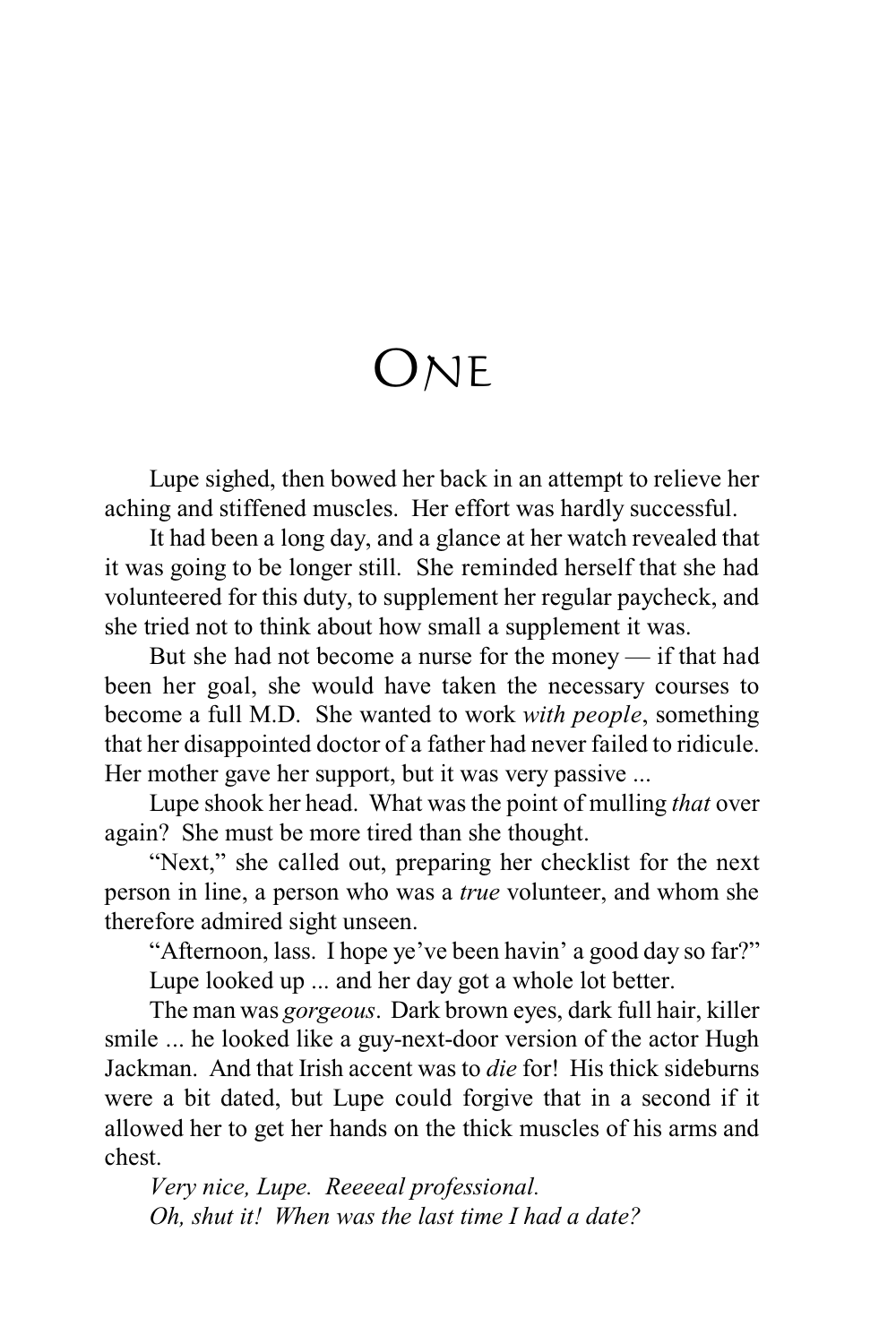## *Good point.*

Lupe closed her dropped jaw and reached for his paperwork. "I guess it's been fine so far," she fudged.

He handed the completed form to her and sat down. "Glad to hear it."

"So, Mister ...?" Her eyes seemed to take a long time to find the appropriate box — after all, it was only *right at the top*!

" 'Mabrey' is the last name. But please, call me *Sean*."

"All right ... Sean. I'm Lupe. Thank you so much for volunteering today."

"It's my pleasure, Lupe," he said around that wonderful smile.

She looked over his form, and again found herself momentarily too stupid to read it properly. "Have you donated blood to the Red Cross before?" she asked, even though she knew the answer was on there *somewhere*.

*Damn, girl, keep it together, would you? He's not* that *good looking!*

*Yes, he is.*

"I've donated before, but not to the Red Cross. I usually donate plasma to the Bachman Foundation."

Lupe thought for a moment, and was relieved that at least *that* part of her brain was still functioning. " 'Bachman Foundation.' I've heard of them. They're new, aren't they?"

Sean smiled. "New, and old. It's a long story."

"You do understand that the Red Cross does *not* pay its blood donors—?"

"Oh, yes. But when I heard ye were goin' to be here at the Convention Center," he gestured around at the large meeting room in an off-handed manner, "I thought I might drop by, anyway. It's been a while since I gave blood, and I don't do it *just* for the money, ye see?"

"Oh, of course," she gushed.

"Besides, gettin' to spend time with an attractive young lady like *yerself* has already been payment enough." He smiled again, and she melted that much more.

"I, uh, I'll need to test a sample of your blood. We need to check your blood-iron levels, and so on. I'm sure they do the same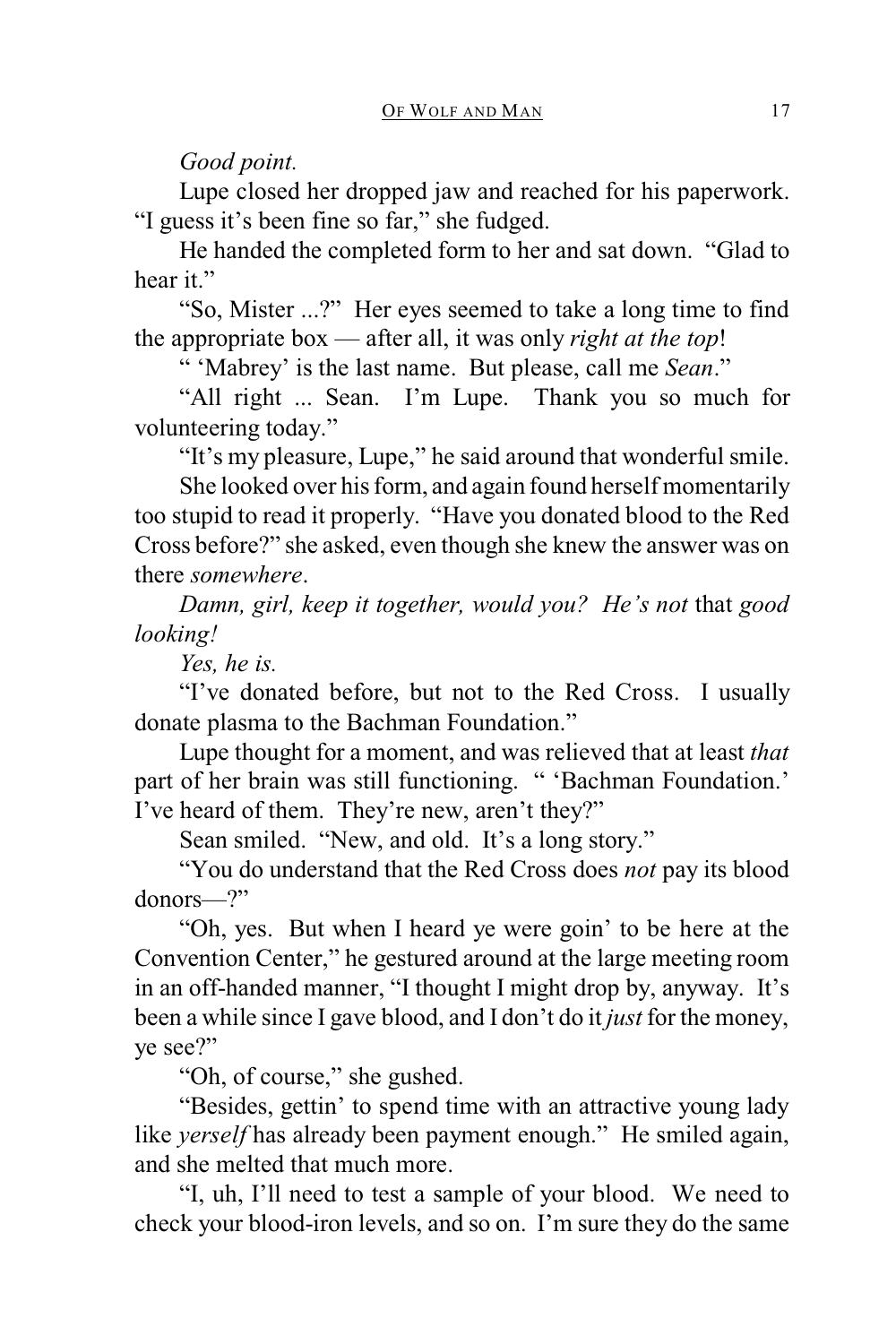thing at the Bachman Foundation?"

"Aye." He laid his arm on the small table between them, his hand palm-up.

She pulled on some latex gloves and took his hand in her own ... his large, masculine hand ...

What *was* the Red Cross' policy on using a donor's phone number for personal reasons?

She was just about to pose that very question to  $him - as a$ sort of half-joking ice-breaker, so to speak — when something changed. His smile faded, to be replaced by a very forlorn expression. It was surreal. Just seconds ago, he had been ... well, she had hoped that he had been flirting with her. Had she done something wrong?

"Sean ...?"

"Ye seem very nice, Lupe," he said through a heavy sigh. He hesitated, then added, "I'm sorry."

"You're 'sorry?' I don't understa—"

*Whoooop! "Your attention, please!"*

Lupe jumped, the alarm and loud speakers catching her completely off guard. Sean just sat there, looking sad.

*"There is an emergency in the building. Please evacuate immediately." Whoooop! "Your attention, please ..."*

The prerecorded voice continued its loop. All around the convention room, donors stirred as nurses moved to free them from their needles and tubing. The donors who had yet to reach that stage of the process meandered toward the doors; the woozy ones who had passed through it already helped one another. It wasn't until the actual smell of smoke wafted into the room that people started moving at a more-than-leisurely pace.

Shaking herself, Lupe pulled off the gloves. "Well, Sean, looks like we'll have to continue this at another time."

Sean smiled, but while it was still charming, it lacked its previous glow. He said nothing.

She looked around again and saw that several of the donors appeared shaky enough that they might faint. They needed help, but the smoke in the air — which she could now *see* — was causing more people to jump ship and clear out.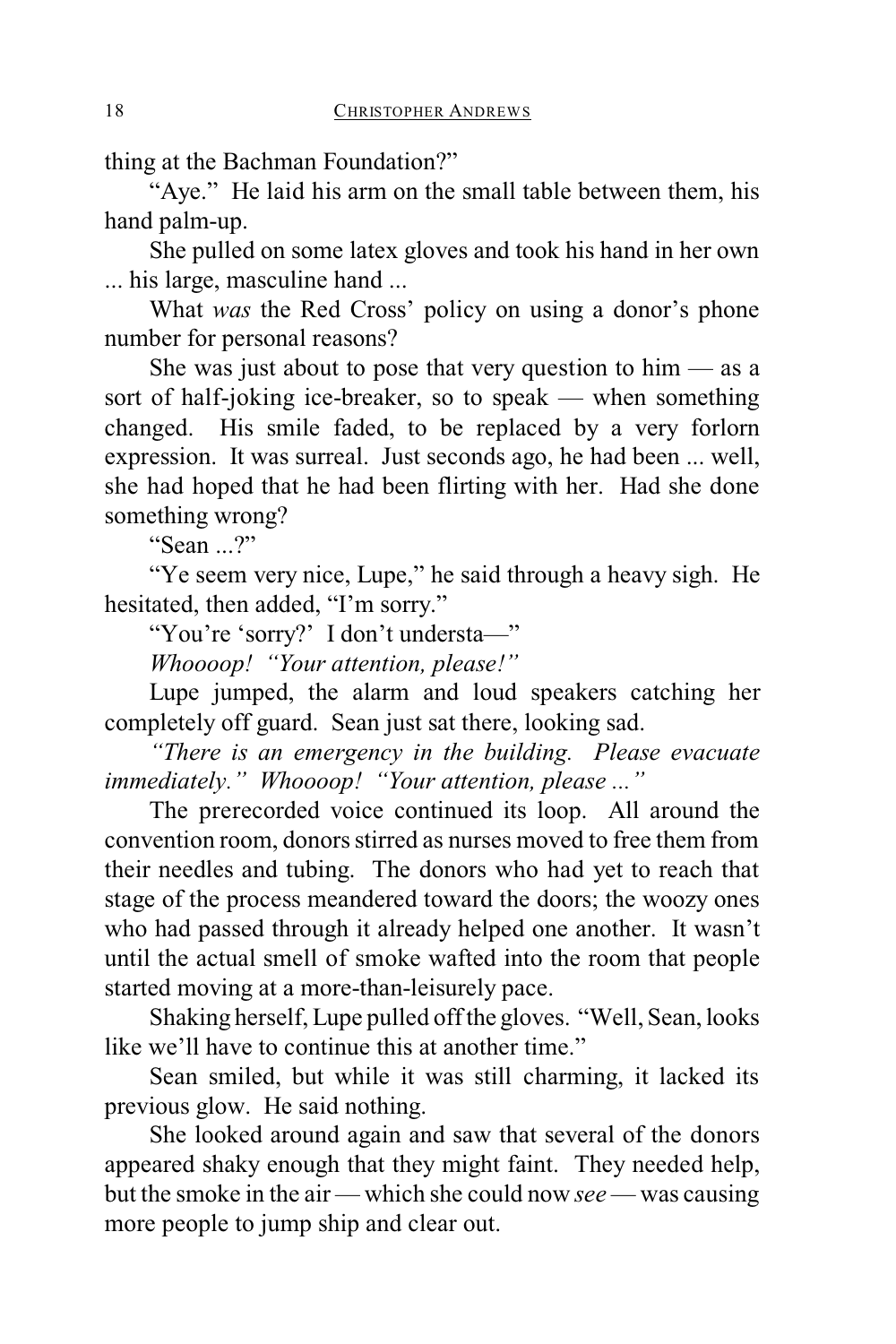"Sean," she asked, now all business, "can you please help me get some of these people out of here? I hate to ask, but you look like a pretty strong guy and—"

"No problem, lass," he said, "I'll be right behind you."

Taking him at his word, Lupe moved. In seconds, she was helping two people, one on each side, as they steadied themselves. Thank God no one had passed out yet ...

Sure enough, just the thought jinxed it. A pale, skinny man stumbled against one of the reclined chairs and fell. Lupe recalled that his blood-iron had been borderline, almost to the point of turning him away.

But damn it, she couldn't just abandon the people she was already helping!

"Sean?" she called, turning one way, then another. "Sean?!"

She did not see the Irishman at first. She was about to give up looking when she finally spotted him, halfway to the convention room door. He appeared to be carrying something, but it was too small to be an adult, and children were prohibited from donating blood. He hadn't been carrying anything when he approached her table, so what ...?

Just before he reached the door, he angled his body to slip past a couple of evacuees, and Lupe saw that he was carrying a large red and white cooler.

*The blood supply! He's* stealing *today's blood donations! What in the world—?!*

"Sean, *stop*!" she yelled at the top of her lungs, which startled the hell out of the people leaning against her.

He paused in the large doorway, turning back toward her for just a second — he still had that dejected expression on his face. He mouthed the words *I'm sorry* once more, and then he was gone.

Lupe wanted to run after him, to tackle him to the ground and kick him until he explained just what the *hell* this was all about ...!

Except that she couldn't. People were depending on her.

But you could bet your ass she'd be stopping by the Bachman Foundation to ask a few question. Oh, yes — count on it!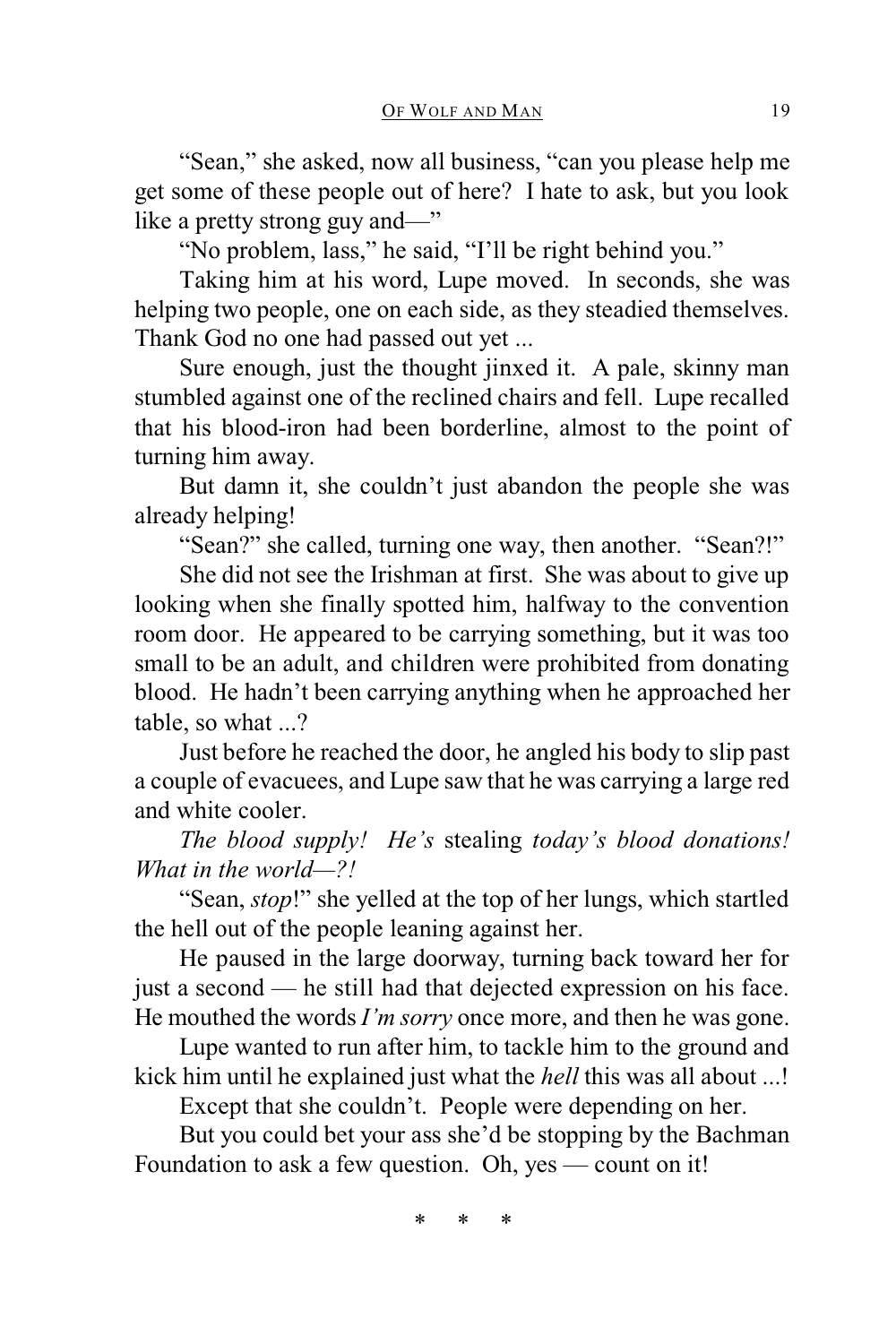Sean Mallory loaded the stolen Red Cross cooler into the trunk of his car. The plan had been executed with perfection, the smoke bomb igniting right on time. It could not have gone smoother.

And Sean hated every moment of it.

He didn't fear getting caught at this point. He had given a false last name, a false address, and the staff at the local Bachman Foundation had already been advised about this "Sean Mabrey" fellow who had been causing some trouble in the area — when the Red Cross inevitably made inquires there, they would find sympathetic concern, but no helpful information.

What Sean hated was the very *idea* of it — stealing donated blood from a charitable organization turned his stomach. But what else were they supposed to do? The Bachman Foundation was still getting on its feet in this world ... and Alistaire could only go so long without blood.

Such were the complications of working with a vampire who never took victims.

Sean drove out of the parking garage and headed for his next errand of "grocery" shopping, this time a far more conventional destination: The local supermarket, one complete with an oldfashioned butcher.

Two years had passed since he and Alistaire — and later, Trey — had emerged into this world, a world very similar to but far more *mundane* than their home. They had good reason to believe that they were far from the only supernatural beings to "cross over," and so they had to tread boldly into this undiscovered country, determined to continue their mission against their own kind as they worked their way west.

Things, however, had not been that simple.

Alistaire had to start from scratch. His business relations in the old world had been cultivated for centuries, and had *evolved* into their modern-day equivalents. Kathy Schaumburg, the sweet young girl who was one of only a handful of people who knew what they really were and where they came from, had given them a very small amount of money when they parted ways, and Alistaire had helped himself to a little "nest egg" that Neil Carpenter's family had kept well hidden at their trailer home by a nearby lake.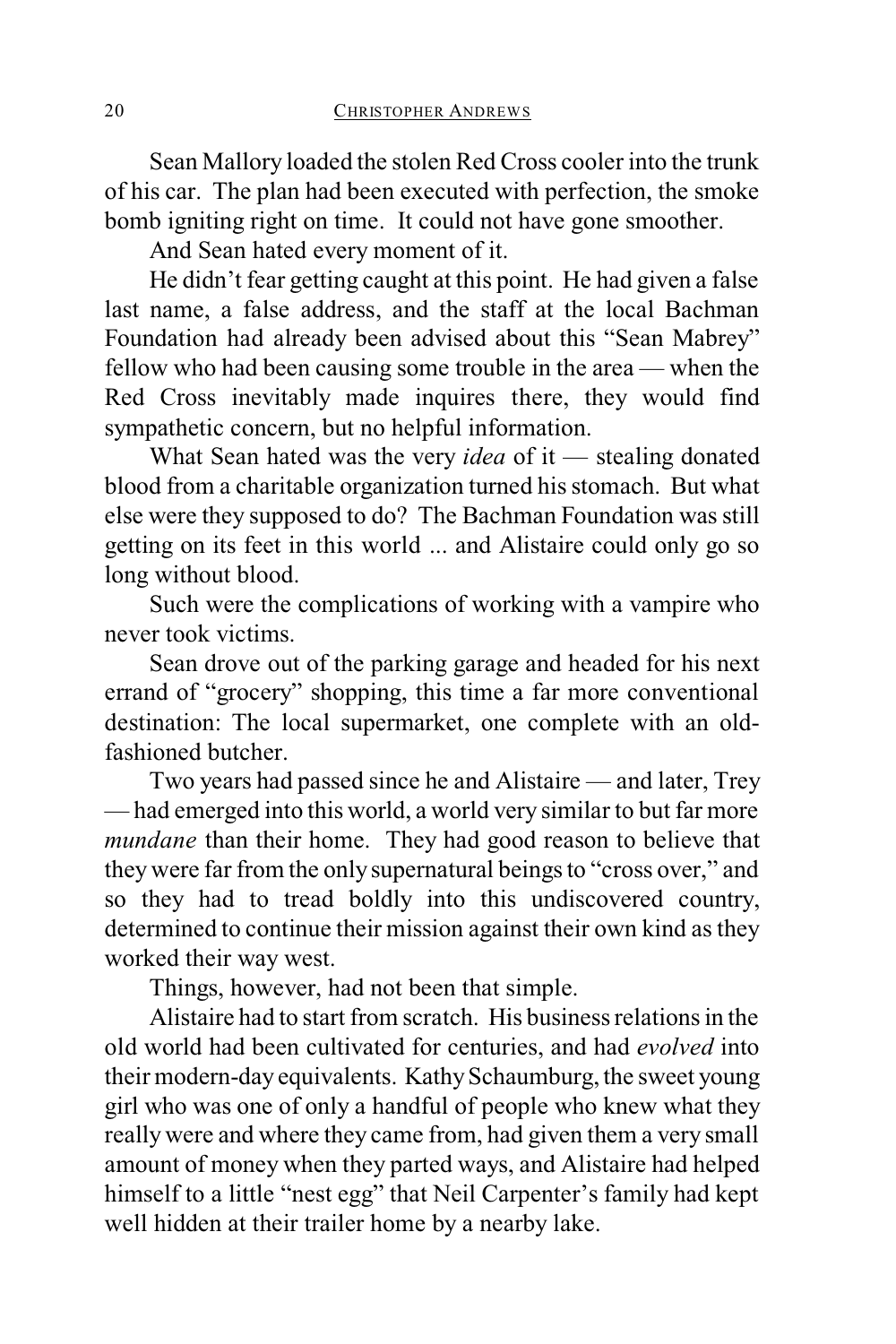Still, it was barely enough to keep them sheltered at first. They were constantly moving, not only for lack of funds, but also to make sure that their host bodies were not identified — both Neil Carpenter and Mark Hudson were wanted for questioning in relation to the havoc that Bishop, another vampire who crossed over, had wreaked.

Things got a little easier once they located Trey. Sean had come across a newspaper article about a Doctor Melissa Kramer, a hypno-therapist who had been using her craft to help heal the sick, or at least bring relief to the terminally ill. Alistaire had one of those "feelings" of his, and so they shadowed Doctor Kramer for a month or so. Sure enough, as always, Alistaire's instincts were spot-on, and the two of them "rescued" Trey when he emerged into the body of Travis Bekele.

Having Trey around to share guard duty while Alistaire slept during the day allowed Sean to get even more odd-jobs, and reduced their need for unfortunate-but-necessary petty theft.

It was also a tremendous help that every time Sean transformed into his wolf or Alistaire into mist, after they reverted to their humanoid form ... they found themselves looking just the slightest bit *different*, less like their hosts, more like their old selves. It was a very small, subtle change, one that neither of them noticed until Trey pointed it out a few months after rejoining them.

They did not know if they would ever change completely into their old selves. But after all, as Alistaire believed was no mere coincidence, he and Sean had already borne some physical resemblance to Neil and Mark. The important thing was, they now both looked different enough that they could relax a bit from the fear of Carpenter or Hudson being recognized by happenstance.

So ... they had help from Trey, additional funds through Sean's occasional work and Alistaire's increasing grasp of this world's economics, and a growing cloak of anonymity.

After many months of floundering, they began to find their way.

But Sean always got sullen when, even after two years, he was *still* forced to resort to the occasional crime. He was grateful that these instances were getting fewer and further between, but it made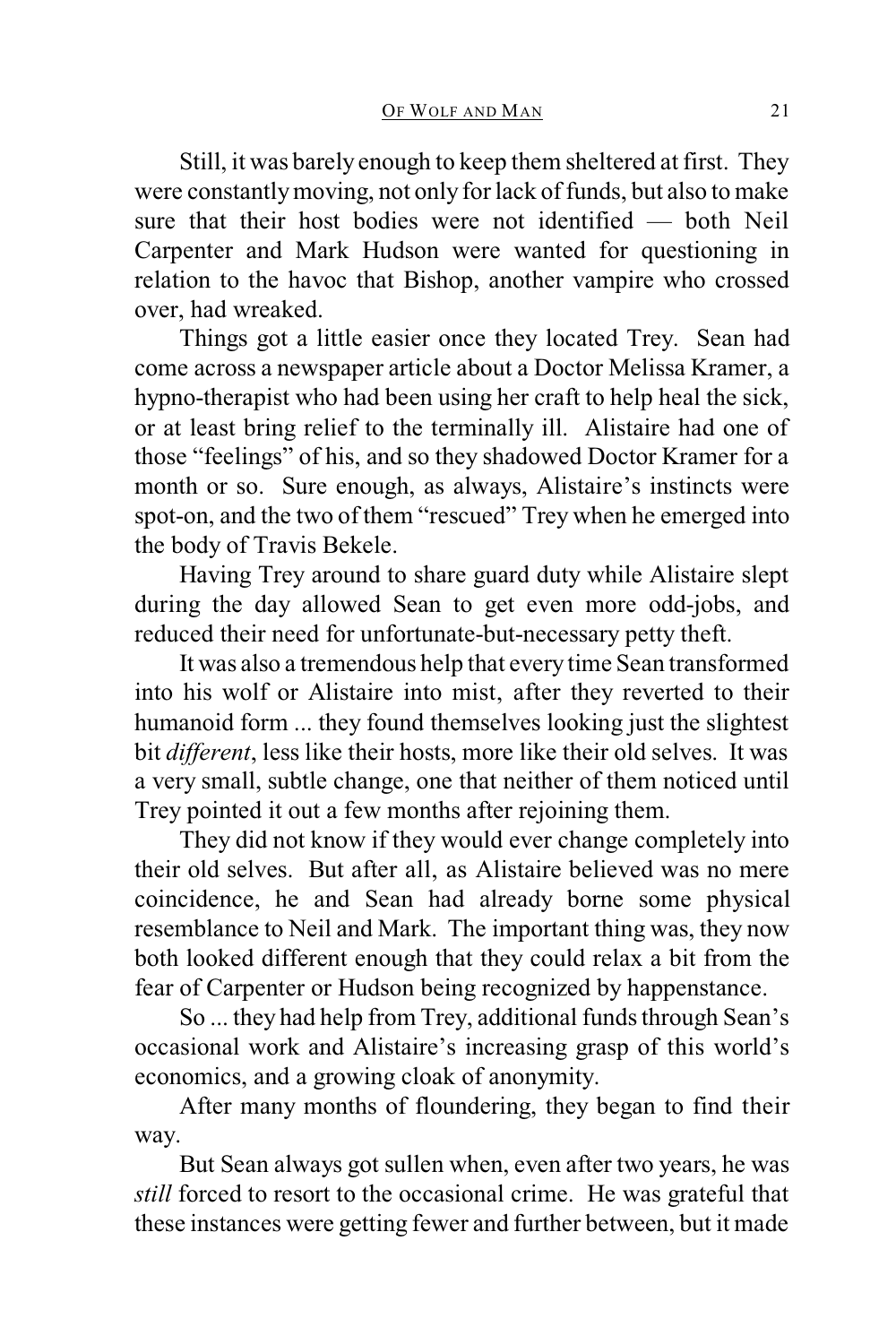him feel *dirty*.

Pulling into the supermarket parking lot, Sean forced his mind back to completing his errands. At least, until he got home.

He had decided that he and Alistaire needed to talk.

\* \* \*

Sean drove the car into the driveway of their modest Southern California house and popped the trunk. Moments later, he balanced the grocery bags in one arm and the stolen cooler in the other — a heavy load, but one that any werewolf could handle. He could *not*, however, get to his house keys with such an encumbrance, so he was forced to knock on the front door with his knee.

Although the door did not open right away, he heard movement from within. That would be Trey, tearing himself away from cartoons or, even more likely, his newest love these days: The **Internet** 

While he waited, Sean glanced toward the setting sun; by his educated guess, Alistaire would be up and about within the next thirty minutes or so. During the summer, his partner was forced to "sleep late," to match the greater length of daylight hours. Sean was grateful that *that* sort of limitation was not a part of his own curse.

A shuffling at the door pulled his attention forward again. The locks were unbolted, slowly — one of *Trey's* curses was impaired manual dexterity. Finally, the door opened ... but only a crack. One milky eye appeared. Far from the first time, Sean wondered just how it was that Trey's vision was unaffected by what *looked* like the world's worst cataracts.

Trey's eye disappeared, only to be replaced by his lips. "You raaaaang ...?" he drawled.

Sean groaned. "Trey Matthews, as long as I live, I shall *always* regret introducing ye to *The Addams Family*."

The zombie giggled in delight, just as Sean had known he would, and opened the door.

It had become a ritual for them. In spite of his semi-regular flashes of adult-level intelligence, Trey was, as a whole, very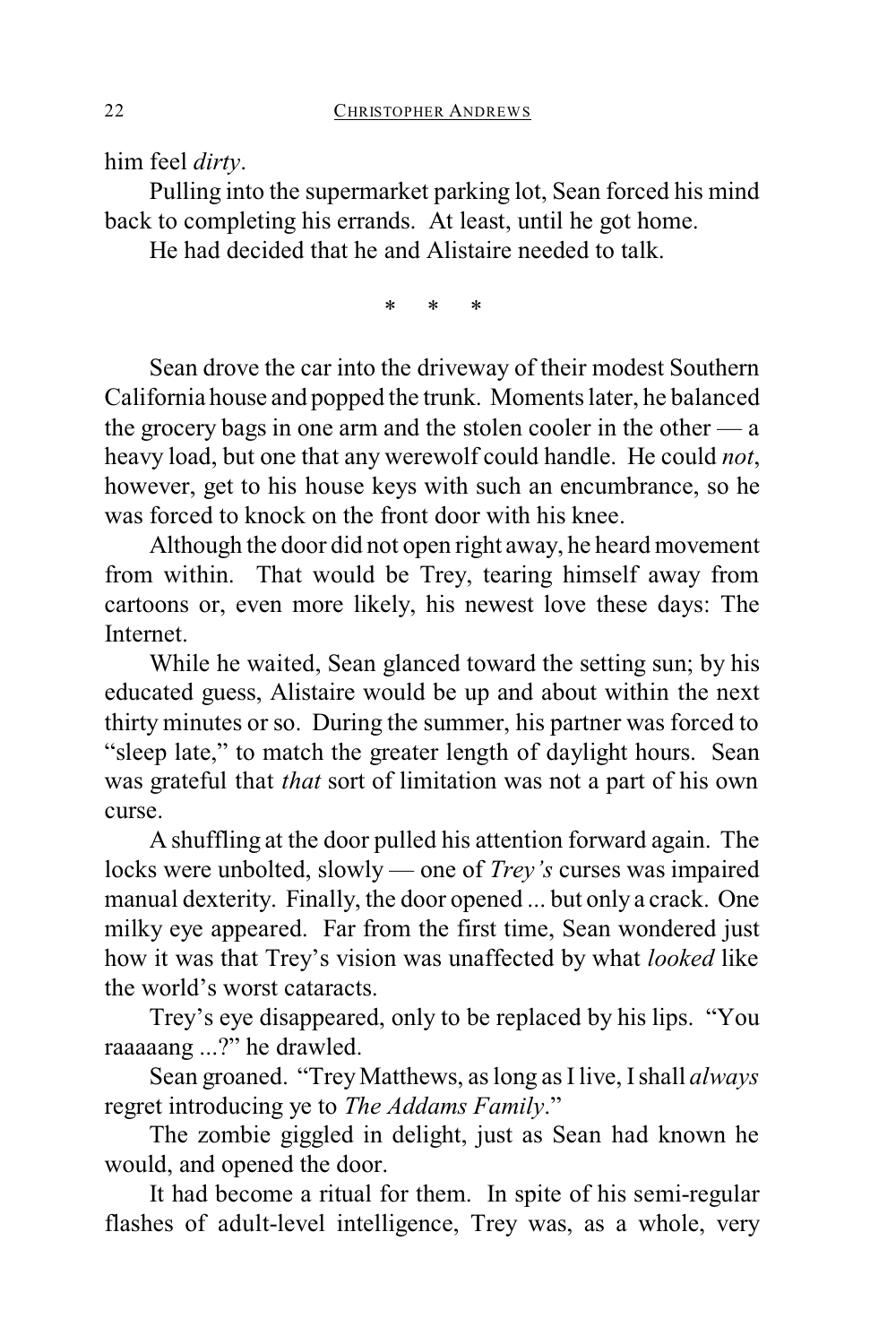childlike, and that included a childlike fondness of *repetition*.

Sean didn't mind. In some ways, Trey was turning into the younger brother that Sean never had ...

But that made Sean think of his sister, Theresa — he cut his thoughts off there.

With Trey taking his share, the two carried their bizarre "groceries" to the kitchen: Human blood for Alistaire, beer for Sean, extra-strength deodorant for Trey, and pounds and pounds of raw meat for both Trey and Sean. Sean would be cooking his own portion a bit — unless he was in wolf-form, he preferred his meat served at least *rare —* whereas Trey could only tolerate it if it were as raw as it could come.

Of the members of their Triumvirate, Trey handled his curse (in his case, the craving of living, human flesh) with the greatest mastery. While Sean was in almost complete control most of the month, during the nights of the full moon he lost that control entirely. Likewise, while Alistaire's steel will had prevented him from ever "taking a victim" in the traditional sense, he was still very much dependent upon human blood — he could sustain himself on animal blood for short periods of time, but the longer he pushed it, the more out-of-control his inherent thirst became.

But Trey — the lucky bastard — had never displayed any real danger of attacking a human for cannibalism. Maybe it was the same inner strength that had allowed him to break free from his voodoo master. Maybe it was the advantage of having experienced guides in Alistaire and Sean to "leapfrog" him into greater selfcontrol.

Whatever it was, Trey had thus far proven content to gorge himself on raw beef. It *had* to be beef — early experiments had eliminated pork, poultry, or fish as a substitute — and it had to be bloody raw, but otherwise ... well, Trey left Sean feeling *envious* from time to time.

"Did the Bachman Foundation send any blood today?" Sean asked.

"No," Treyanswered, putting their meat in the refrigerator (not the freezer; they couldn't let the blood dry up). "Sent a ... e-mail. Should come ... Mon-day."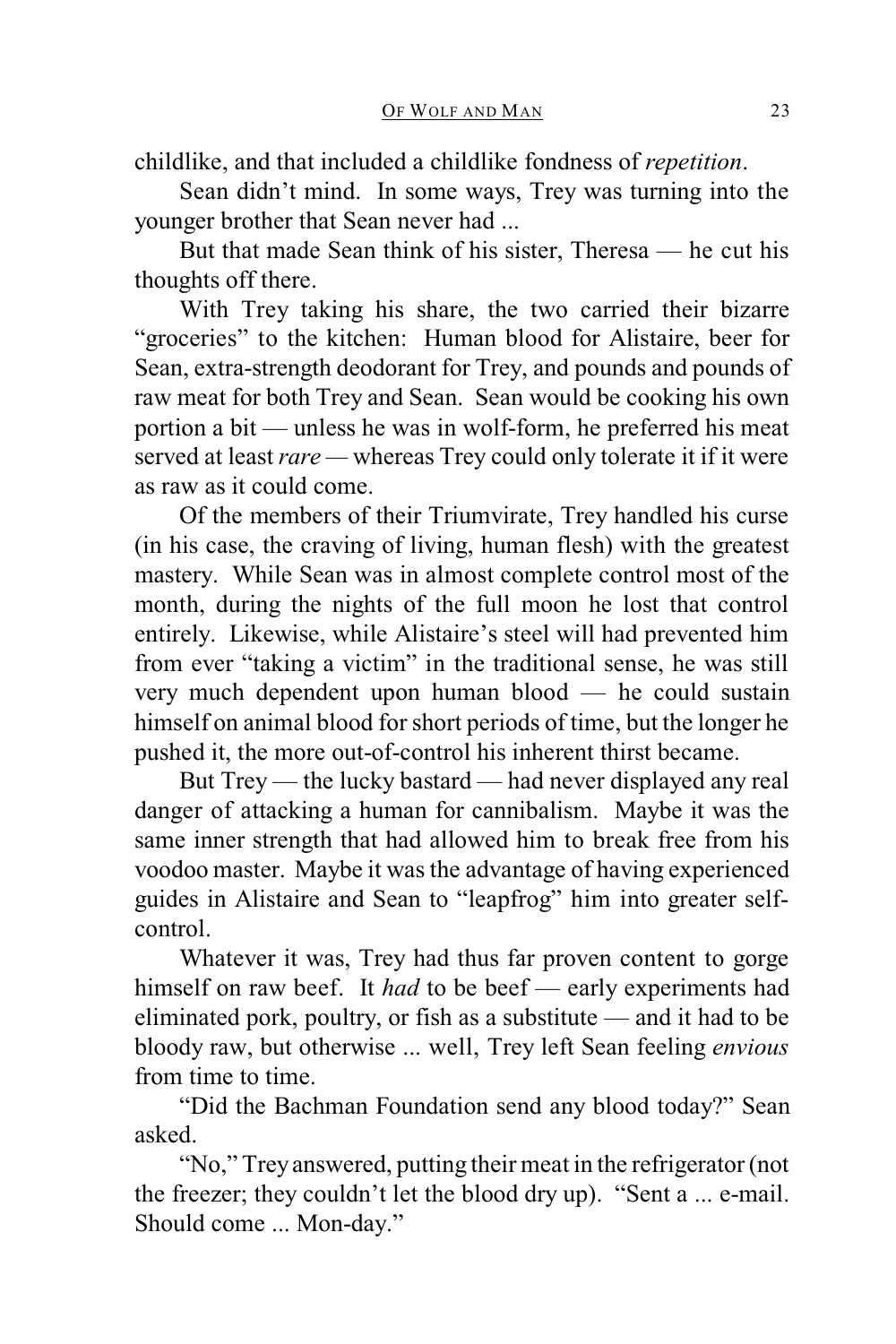"I hope it gets here on time for a change." He gestured toward the Red Cross cooler. "I hope it's a while before I have to do *that* shite again."

Trey jerked as though Sean had fired off a shotgun. "Ali-staire ... doesn't like it ... when you *swear*, Sean."

Sean sighed. "I know. I'm sorry, Trey. I shouldn't have said— said a bad word."

Trey nodded his agreement and returned to putting away the groceries.

Sean shook his head. He didn't exactly consider himself a ruffian, but living with Alistaire's religion and Trey's childlike temperament sometimes made him feel like the world's worst "potty mouth," as Trey would put it.

"But ye know," he began again, "I can't help but wonder just how many sick or injured people are suffering every time we steal blood like this."

"Ali-staire ... has to eat, Sean." Trey then stood still for a moment, a confused and concentrated look on his face. He turned to Sean and asked, "Or is it ... 'drink' ... for him?"

Sean chuckled. "That's okay, Trey. I knew what ye meant. I think either 'eat' *or* 'drink' works for vampires."

"Oh. Okay." He closed the refrigerator.

"But it's not just the moral dilemma, either," Sean continued once more. "Sooner or later, I'm going to get *caught*. And what if that happens on a day of the full moon? What if I'm sitting in some jail cell when night falls?"

"That's why ... Ali-staire ... makes you stay home ... on those days."

"Aye. Ye're right." He glanced at his watch. Alistaire would be up soon, and then he could take this argument up with him.

Not that he expected to get much further with Alistaire, because Trey *was* right, and he knew it. He just hated doing things like he did today. Hated it so much.

Trey left the kitchen, so Sean followed him back to the living room.

It wasn't a long journey. The house was small — the most they could afford for now, nothing like their townhouse in Pittsburgh.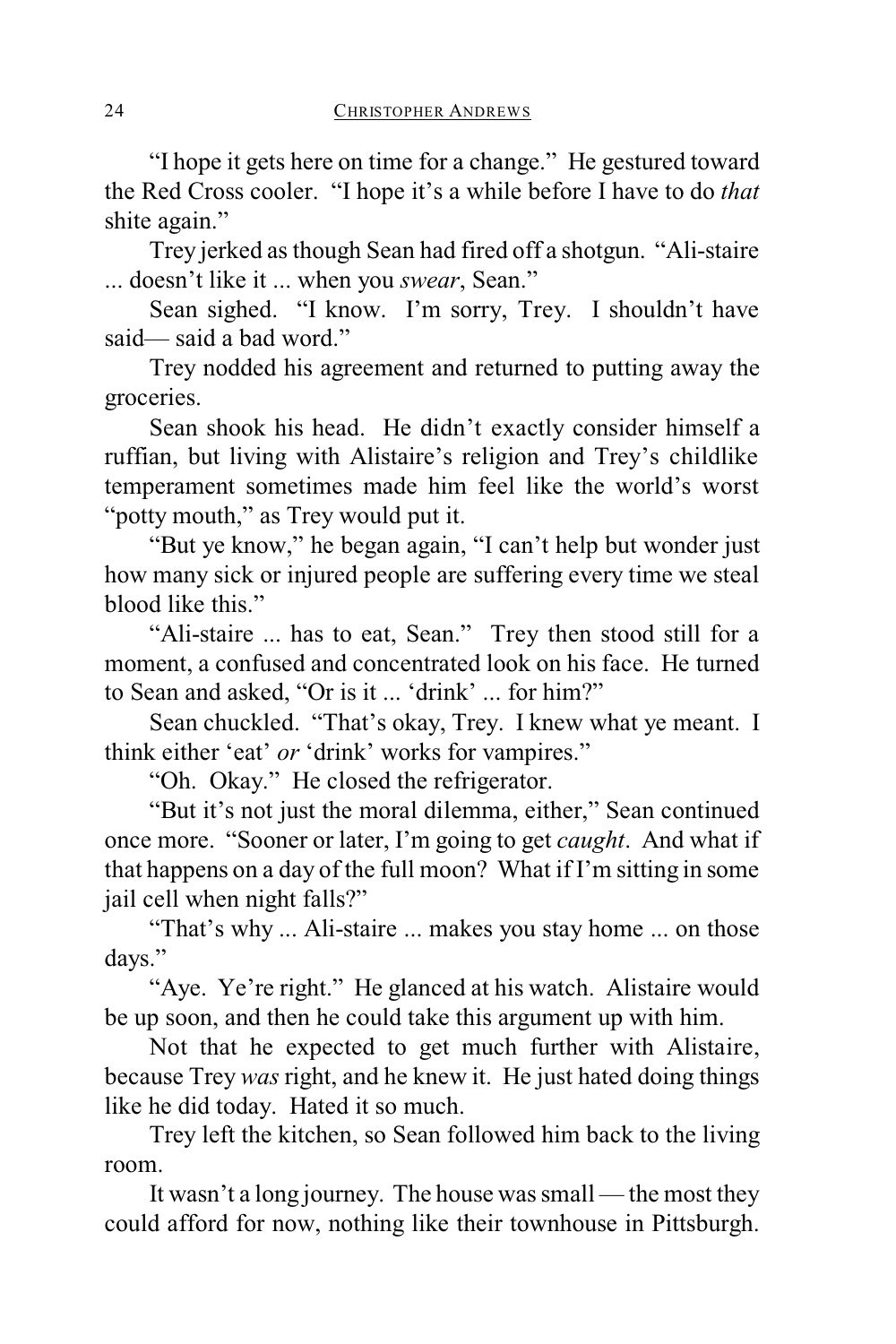There was a living room, dining room (which was more of glorified "breakfast nook"), small kitchen, full bathroom, and one bedroom. Since Sean was the only one in their group who slept in the traditional sense, the bedroom was his. Trey, who *never* slept, spent most nights browsing the Internet. And Alistaire, of course, retreated during the day to his coffin, which had been one of their biggest expenses in the beginning. The coffin rested in the crawlspace under the house, an entrance to which Sean had cut into the floor in the bedroom hallway shortly after their arrival here. That *same* coffin also served as Sean's impromptu prison on the nights of the full moon, until they could again afford a house with a storage cellar. It was more physically uncomfortable, and claustrophobic, than Sean would prefer, but it beat the alternative of breaking loose and mauling some innocent victim.

Before they could settle, Sean's enhanced hearing picked up the interior latches on the coffin being opened. He glanced at the clock, then at the windows — even with the blinds closed, he could still see the faintest hint of evening glow. Alistaire must have awakened and grown weary of being stuck in his coffin for the long summer hours. But with the dusk still in evidence, he would be groggy and sluggish for a while yet.

With a gesture, Sean led Trey into the hallway. He popped the surreptitious latches along the baseboard, and Trey opened the trap door.

*"Thank you,"* Alistaire said when the door opened. He tried to pull himself out of the coffin and into the house, but he couldn't seem to get himself coordinated. *"Could one of you please assist me?"*

"Uh-huh," Sean mused aloud, "just as Ithought. You're up too early."

Alistaire glanced at him as Trey helped him up and to his feet, then offered a self-depreciating grin. *"It is not just that, though I admit the lingering presence of the sun is not helping matters."*

"What is it, then?"

*"I consumed the final ration of our current blood supply this morning before retiring. It has proven ... insufficient."* He looked to Sean, a subtle pleading in his eyes. *"I sincerely hope today's*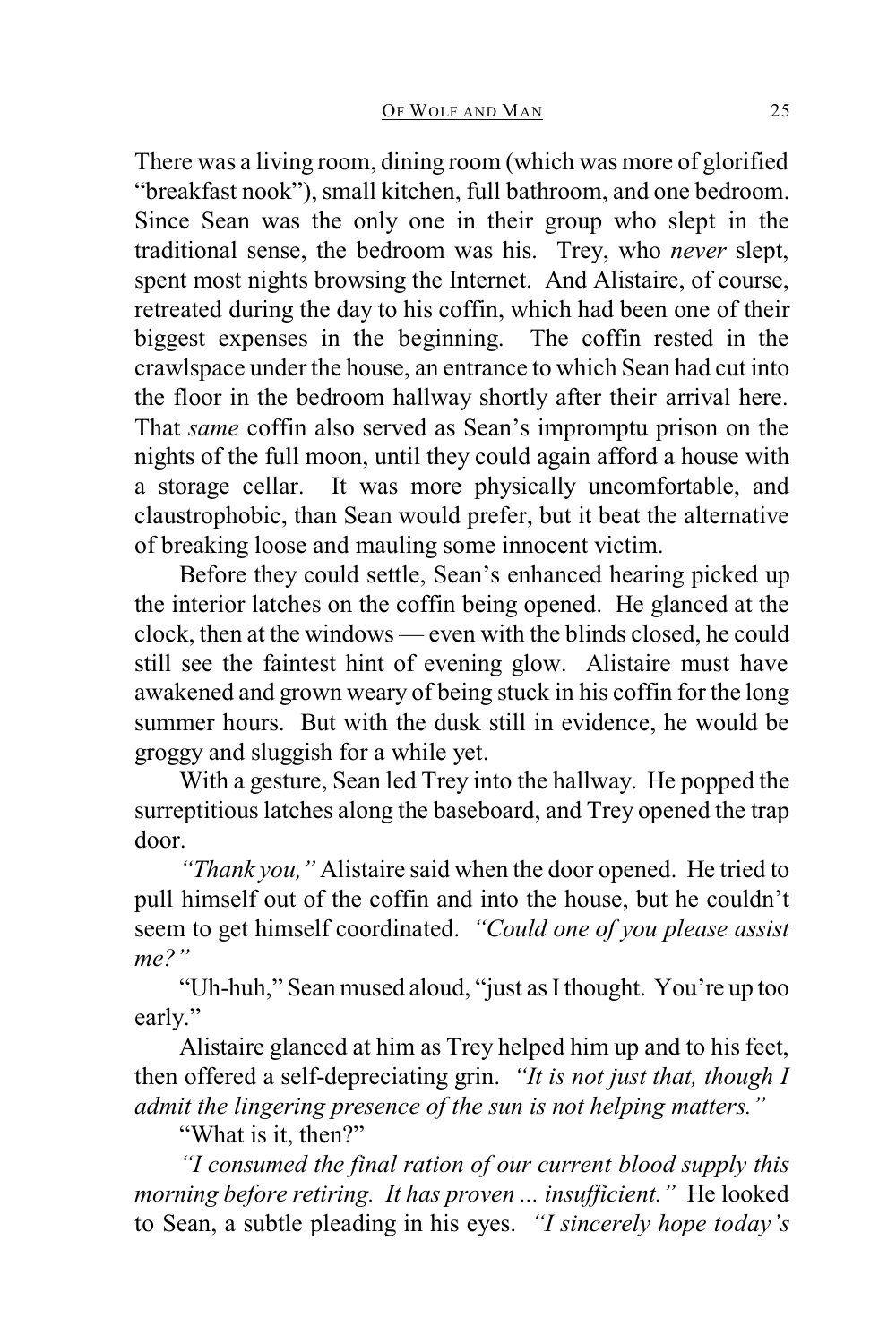*operation was a success ...?"*

Sean nodded. "It was. The cooler is in the kitchen."

Some of the tension seeped from Alistaire's shoulders. *"Thank G-God. And thank* you*, my friend."* He smiled and hurried down the hallway toward the kitchen.

Trey looked at Sean, who in turn rested his hands on his hips in annoyance. "I know, I know. Don't say a word ..."

Here he had been moaning and groaning, both to himself and to Trey, about how difficult it was to steal from the Red Cross and wrestle with his conscience ... forgetting just how much *Alistaire* willingly endured in order to keep these instances as far apart as possible, specifically *because* he knew how much it bothered Sean to commit these crimes.

Yes, Sean now felt like a real ass — he didn't need Trey to point it out for him.

Honoring Sean's wishes, Trey returned to the living room without comment. Alistaire was in the kitchen now; Sean could hear him sifting through the donor bags and, a moment later, caught the scent of human blood in the air — so different from the cattle blood in the butcher's wares. He knew that Alistaire preferred a bit of privacy when he fed, so he stayed put.

Sean found himself feeling a bit lost now; he had been gearing up for a serious "No more" conversation with Alistaire, but he couldn't bring that up now. But as much as he had been dreading having a row with his friend, he now felt almost *disappointed*. How daft!

"Sean ...?" called Trey. "Can you ... come here?"

Eager for a distraction from his own absurdity, Sean stepped into the living room. "Aye?"

Trey sat in front of their computer, hunched over his keyboard and staring at the monitor. He two-finger typed a few words before answering. Whatever he was looking at, it really had his interest. "Someone ... sent a link ... to my blog."

*"What is a 'blog'?"*

Sean glanced over his shoulder, too familiar with how impossibly quiet Alistaire could move to be startled. "An Internet diary. Don't worry; Trey doesn't give away anything about us."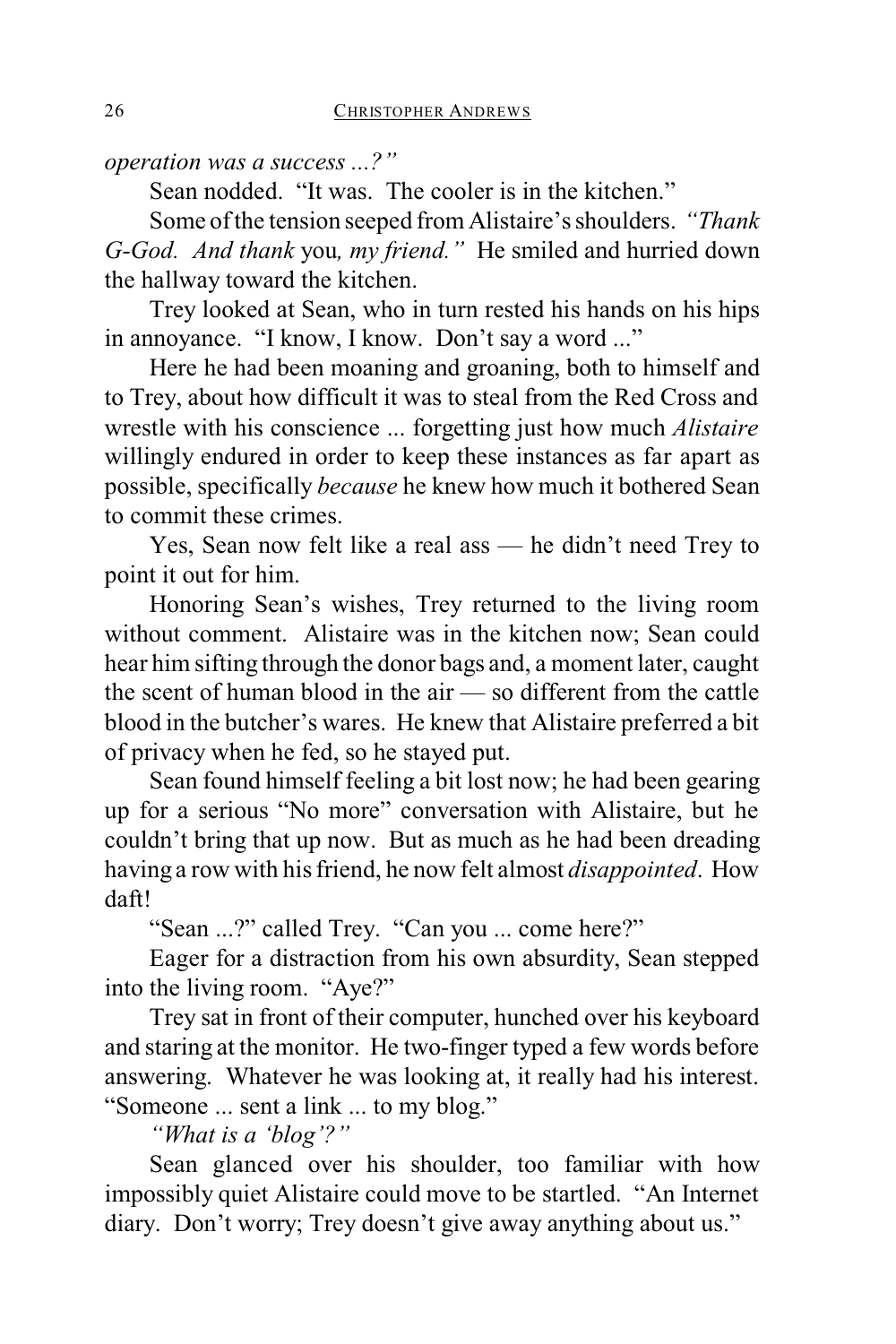*"Ah,"* was Alistaire's only remark. Although Alistaire had proven quite adaptive to the technological changes he had witnessed over the centuries, Sean knew that the Internet still boggled his mind a little. All Alistaire needed to know was that Trey's amateur, online sleuthing had turned up the trail of a legitimate vampire more than once (amidst *hundreds* of dead-ends, of course) — beyond that, he trusted the details to his two, more modern-minded friends.

"What did ye want to show us, lad?"

" 'nother blog ... from Alas-ka ..."

"What about it?"

"Looks like ... there might be ... were-wolves up there."

Sean stiffened. While vampires were a sadly common problem, they rarely encountered werewolves. Lycanthropes were able to blend in most of the month, and often went to painstaking lengths to avoid leaving living victims, even if it meant hunting them down *after* the full moon to finish the job. Vampires took similar precautions, but since the masters loved to have servants to lord over, their kind still "procreated" far too often. Trey once compared them to cockroaches, and Alistaire did not disagree.

"What does it say?"

Trey was clicking the mouse now. "There's a ... doctor up there ... who thinks he has ... were-wolves." Another Internet window popped up. Trey leaned forward and read some more.

Sean's instinct was to push Trey aside and read for himself, but Alistaire's calming hand on his shoulder held him back. *"Trey, would you mind terribly if Sean were to take your seat? This is, after all,* his *area of expertise."*

Trey swivelled his chair around to look at them, confused — Sean and Alistaire usually let him handle everything online. But then that hidden spark of intelligence flared, and he understood. "Sure ..." The big man lumbered up out of the chair and let Sean take his place.

Sean's attention came into sharp focus as he read, his entire body tense. Forgotten were the stolen blood and the lovely Lupe, the theft and feelings of guilt. This was business.

The doctor in question kept his name to himself, which was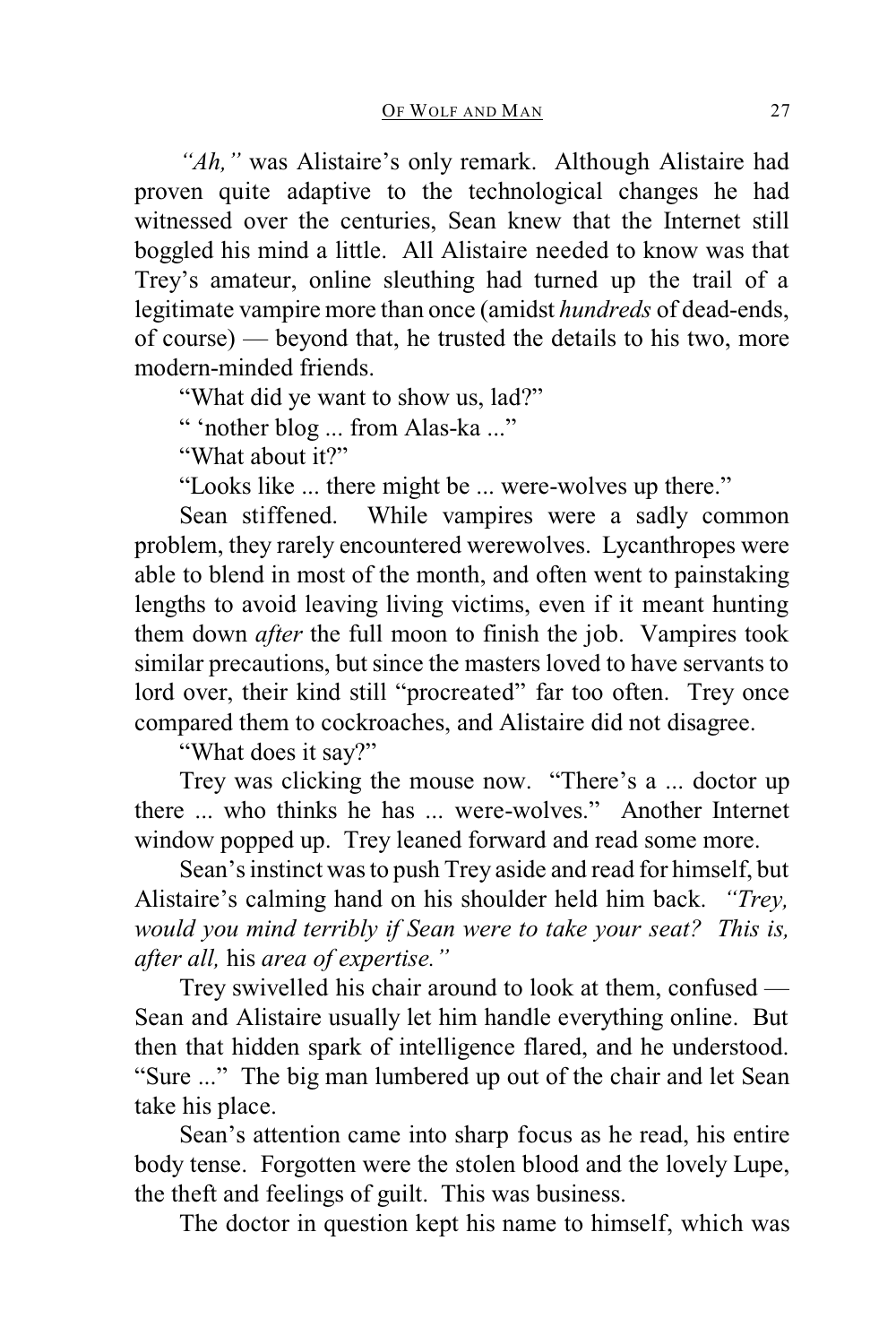common enough — after all, who in their right minds would go blathering about the supernatural in the twenty-first century? If anything, this lent credibility to the man's account.

The doctor worked somewhere up in northern Alaska — some towns were mentioned, but Sean was not familiar with any of them. Over the past few months, there had been a stunning increase in the number of wolf attacks. Contrary to popular belief, wolves tended to be quite timid of humans— why would they bother tangling with such large prey when there were plenty of smaller mammals upon which they could feed? Wolves would normally have to be starving (or ill in some manner) to behave otherwise.

Therein lay the doctor's bafflement. Wolf attacks had increased over one-thousand percent since the beginning of the year; even more shocking was that they were all *fatal*. The fact that the majority of the victims were poachers kept many of the locals from shedding too many tears, but the Alaskan officials were tearing their hair out. The very questionable decision had been made to *cover up* the situation for now, as summer was by far Alaska's largest tourist season. Every family or group of families were being led to believe that their loved ones were the *only* ones recently killed, as though this were a freak situation, a thousand-toone tragedy.

According to the doctor, it was a lot like the movie *Jaws* — the authorities refused to "close the beaches," so to speak — only the dark secret involved wolves rather than a shark. And a lot more deaths.

Even with his anonymity, the man never actually said the word "werewolf" — that summation had come from Trey's faceless online friend who sent him the link. In fact, the first four paragraphs were just a straightforward, off-the-record warning to any or all tourists who happened to read it. Nothing suspicious or questionable, just a Good Samaritan trying to do what he felt was best.

About midway through his blog entry, he started making hints between the lines. He observed how fascinating it was that the majority of the killings took place during the full moon. He commented on the wolves' "uncanny intelligence" in evading traps